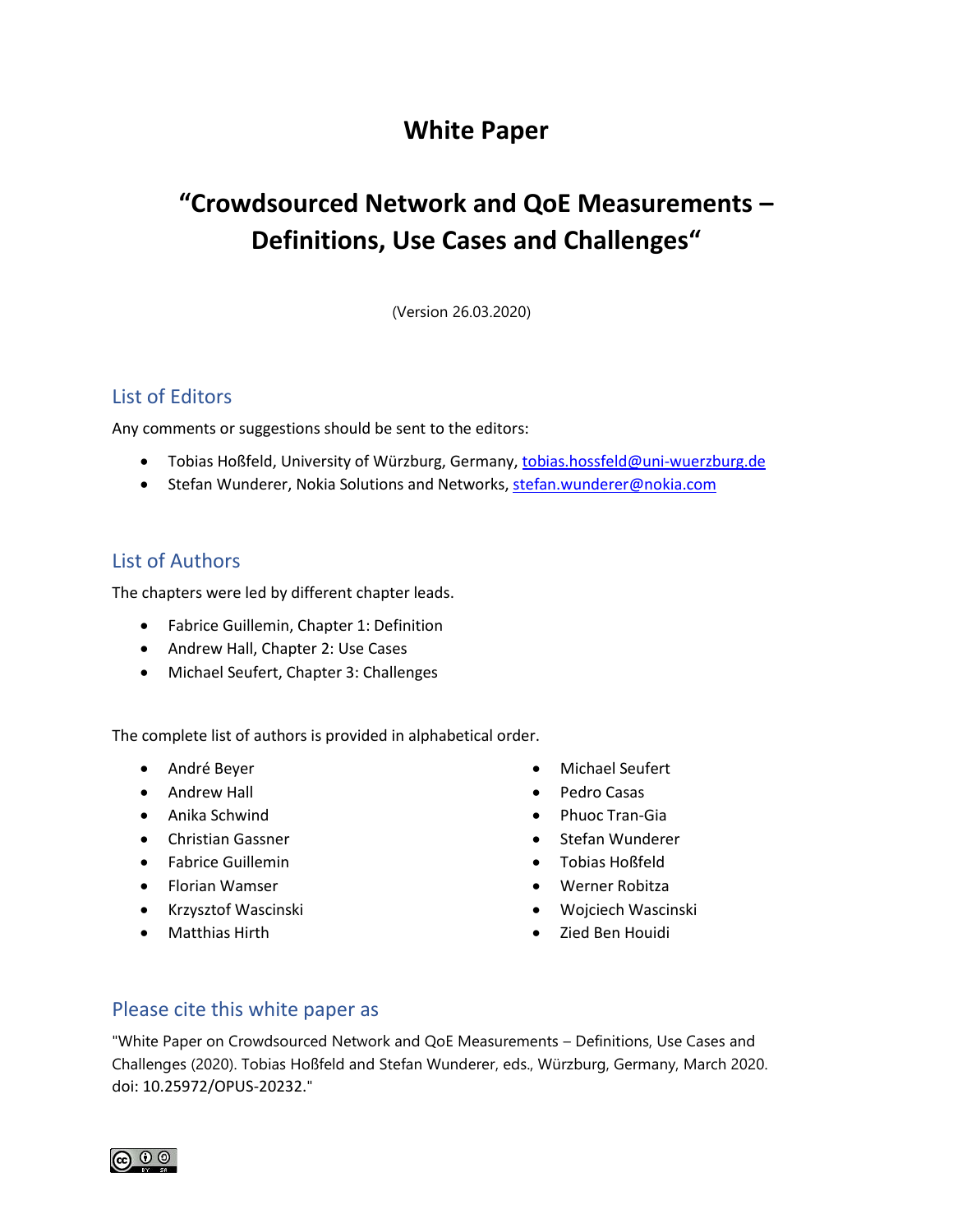## **White Paper**

# **"Crowdsourced Network and QoE Measurements – Definitions, Use Cases and Challenges"**

## Preface

This white paper is the outcome of the Würzburg seminar on "Crowdsourced Network and QoE Measurements" which took place from 25-26 September 2019 in Würzburg, Germany. International experts were invited from industry and academia. They are well known in their communities, having different backgrounds in crowdsourcing, mobile networks, network measurements, network performance, Quality of Service (QoS), and Quality of Experience (QoE). The discussions in the seminar focused on how crowdsourcing will support vendors, operators, and regulators to determine the Quality of Experience in new 5G networks that enable various new applications and network architectures. As a result of the discussions, the need for a white paper manifested, with the goal of providing a scientific discussion of the terms "crowdsourced network measurements" and "crowdsourced QoE measurements", describing relevant use cases for such crowdsourced data, and its underlying challenges. During the seminar, those main topics were identified, intensively discussed in break-out groups, and brought back into the plenum several times. The outcome of the seminar is this white paper at hand which is – to our knowledge – the first one covering the topic of crowdsourced network and QoE measurements.

## Introduction

The term crowdsourcing was first used by Jeff Howe and Mark Robinson in 2005, to describe how businesses were using the Internet to outsource work to the crowd. Interestingly enough, Howe and Robinson were journalists, not scientists or engineers.

Principally, crowdsourcing is an old concept. In 1849, for instance, some 150 volunteer weather observers all over America were set up by Joseph Henry, the Smithsonian Institution's first secretary. They used the telegraph to make new weather information available to the public on a daily basis. For instance, volunteers tracked a tornado passing through Wisconsin and sent the findings via telegraph to the Smithsonian. Henry's project was very successful and is considered the origin of the National Weather Service. The weather project is emblematic as it contains the two essentials for crowdsourcing: volunteers and a network.

Crowdsourcing is currently gaining a lot of attention in the telecommunication industry and research, especially in the context of mobile networks. Measurements from end user perspective are essential to detect or to understand upcoming problems in networks, and therefore indispensable for improving QoS and enhancing QoE. Using the end user devices for gaining crowdsourced measurements and with subjective QoE studies on the user level, we can gain a much better holistic understanding of the impact of network challenges or issues on the quality experienced by end users.

Crowdsourced measurements offer interesting opportunities, and they can be applied to various use cases like benchmarking of network operators, vendors, technologies or countries as well as for monitoring, planning and optimizing the network. In these cases, crowdsourcing allows getting insights beyond the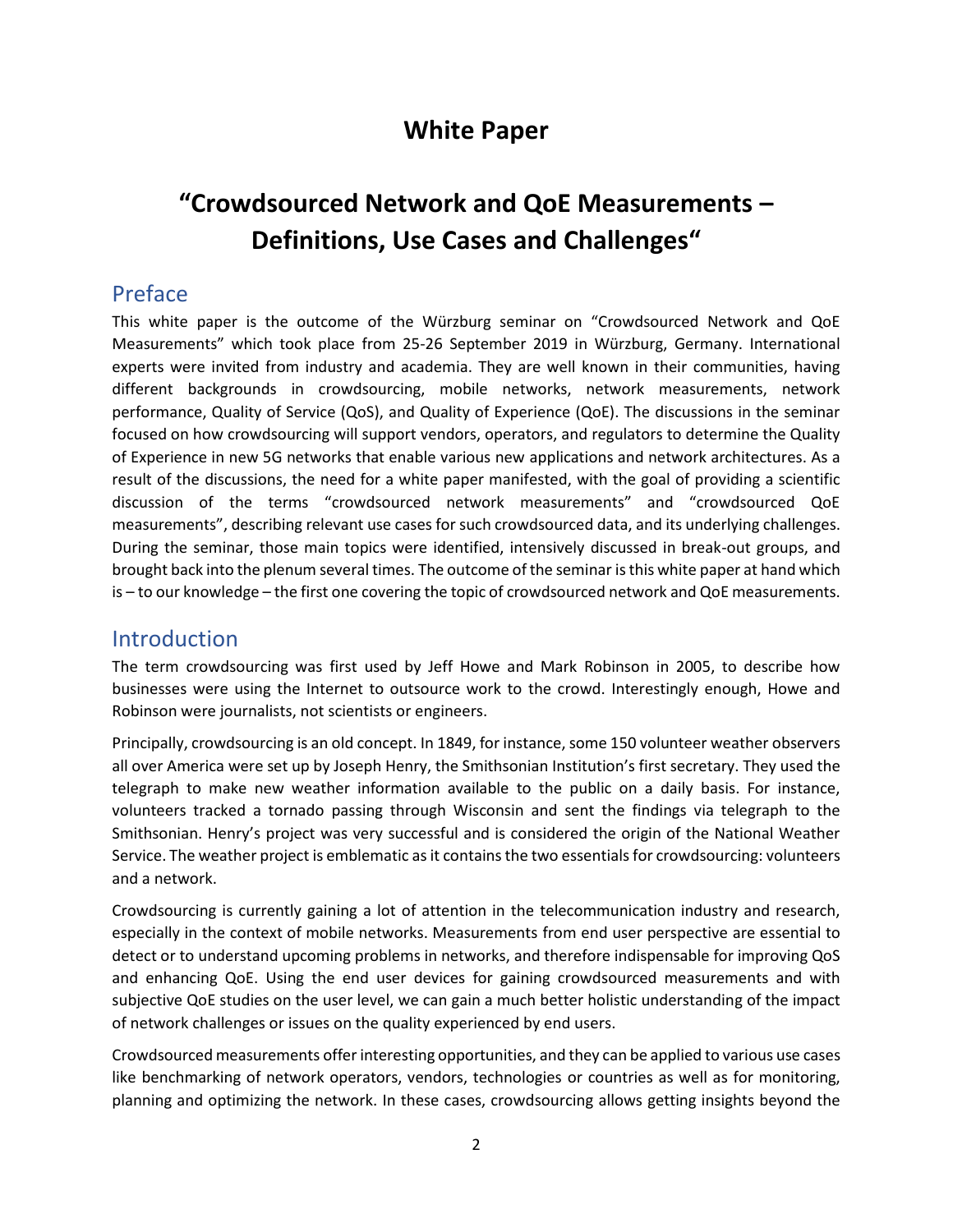network layer, i.e., on the application layer and user level. This makes crowdsourced measurements very valuable, and it extends current practices of operators on how to gain detailed information about their networks. The ultimate goal is to use data gained via crowdsourcing – combined with other network and user data – to improve QoE, but also for regulatory insights to gain e.g. coverage, network, and quality information.

However, crowdsourcing sometimes raises scepticism in the network performance community. Top managers start to rely on it or to draw significant comparisons (as mentioned above). Performance and optimization engineers are concentrating on crowdsourcing reliability, measurement failures, and comparisons to their deeply known traditional network data. When, e.g., a timeline of the throughput measurements shows a ditch due to a server change, they doubt the whole crowdsourcing method very quickly. Scientific methods and conclusions concerning crowdsourcing are therefore essential to provide a profound basis for the network performance community. This white paper paves the way for such fundamentals.

The goal of the white paper at hand is as follows. The definitions of the terms build a framework for discussions around the hype topic 'crowdsourcing'. This serves as a basis for differentiation and a consistent view from different perspectives on crowdsourced network measurements, with the goal to provide a commonly accepted definition in the community. The focus is on the context of mobile and fixed network operators, but also on measurements of different layers (network, application, user layer). In addition, the white paper shows the value of crowdsourcing for selected use cases, e.g., to improve QoE or regulatory issues. Finally, the major challenges and issues for researchers and practitioners are highlighted.

This white paper is structured as follows. In the following chapter, **definitions** of the terms crowdsourced network and QoE measurements are provided. As a matter of fact, the human crowd is an essential part. These definitions lead to various dimensions for a taxonomy of crowdsourcing, which includes the collection of subjective or objective data, incentives or allurement for the crowd, as well as the engagement or effort to execute the measurements. To this end, examples are discussed to validate our crowdsourced network measurement definitions. Along those identified dimensions, various use cases of crowdsourcing are analysed and classified in a structured way in the **use cases chapter**. Those use cases drive the test design and methodology. However, this will reveal particular challenges to be discussed in the **challenges chapter**. The challenges revolve around issues of validity and reliability and also include social and ethical aspects: the human crowd – which means people – are used to gain data, potentially without their explicit knowledge (Martin 2017). Even when their full anonymity is assured, it is possible that someone is making money or creating business value without revenue or obvious benefit to the enduser who is delivering the data.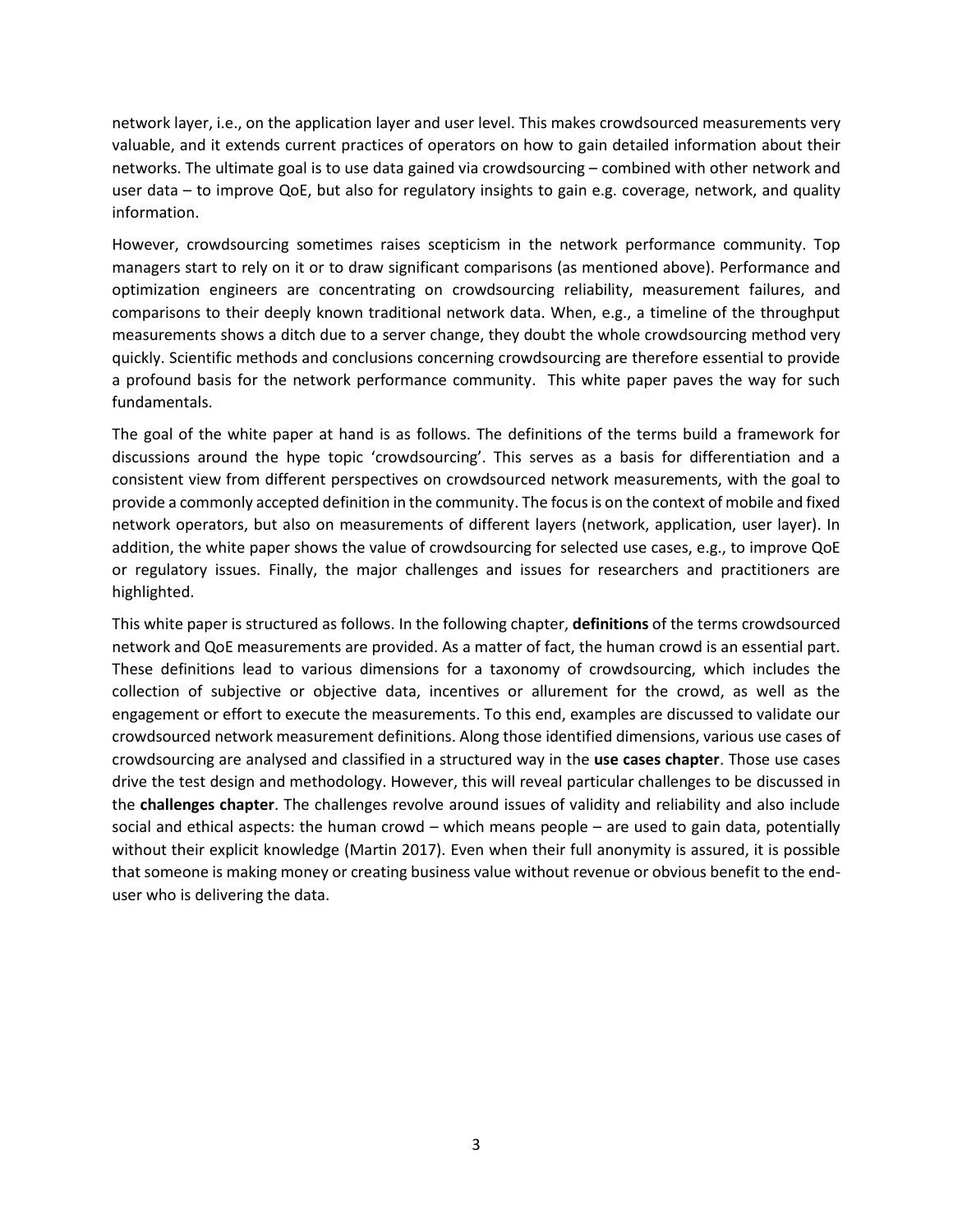## Chapter 1: Definition

## 1.1 Background

Crowdsourcing is a well-established concept in the scientific community and has enabled a huge number of new engineering rules and commercial applications. This section focuses on the current state of the art in crowdsourcing research and lays the foundation for our definition of crowdsourcing in the context of network measurements.

#### *1.1.1 Crowdsourcing*

The word *crowdsourcing* itself is a mix of the *crowd* and traditional *outsourcing* work-commissioning model. It was first introduced by Jeff Howe in 2005 (Howe, 2006). Since the publication, the research community has been struggling to find a definition of the term crowdsourcing (Estellés-Arolas, 2012; Kietzmann 2017; *ITU-T P.912,* 2016) that fits the variety of its applications and new developments.

For example, in ITU-T P.912, crowdsourcing has been defined as:

*Crowdsourcing is obtaining the needed service by a large group of people, most probably an on-line community.*

The above definition has been written with the main purpose of collecting subjective feedback from users. For the purpose of this whitepaper, it is required to clarify this definition and thus, in general, the term crowdsourcing will be defined as follows:

> *Crowdsourcing is an action by an initiator who outsources tasks to a crowd of participants to achieve a certain goal.*

The following terms are further defined to clarify the above definition:

*A crowdsourcing action is part of a campaign that includes processes such as campaign design and methodology definition, data capturing and storage, and data analysis.*

*The initiator of a crowdsourcing action can be a company, an agency (e.g., a regulator), a research institute or an individual.*

*Crowdsourcing participants (also "workers" or "users") work on the tasks set up by the initiator. They are third parties with respect to the initiator, and they must be human.*

*The goal of a crowdsourcing action is its main purpose from the initiator's perspective.*

The outcome of a crowdsourcing **action** is the **crowd data**. The format of the **crowd data** is specified by the **initiator** and depends on the type of crowdsourcing **action**. For instance, crowd data can be results of computation in the case of a large scale computation experiments, analytics, measurement data, etc. In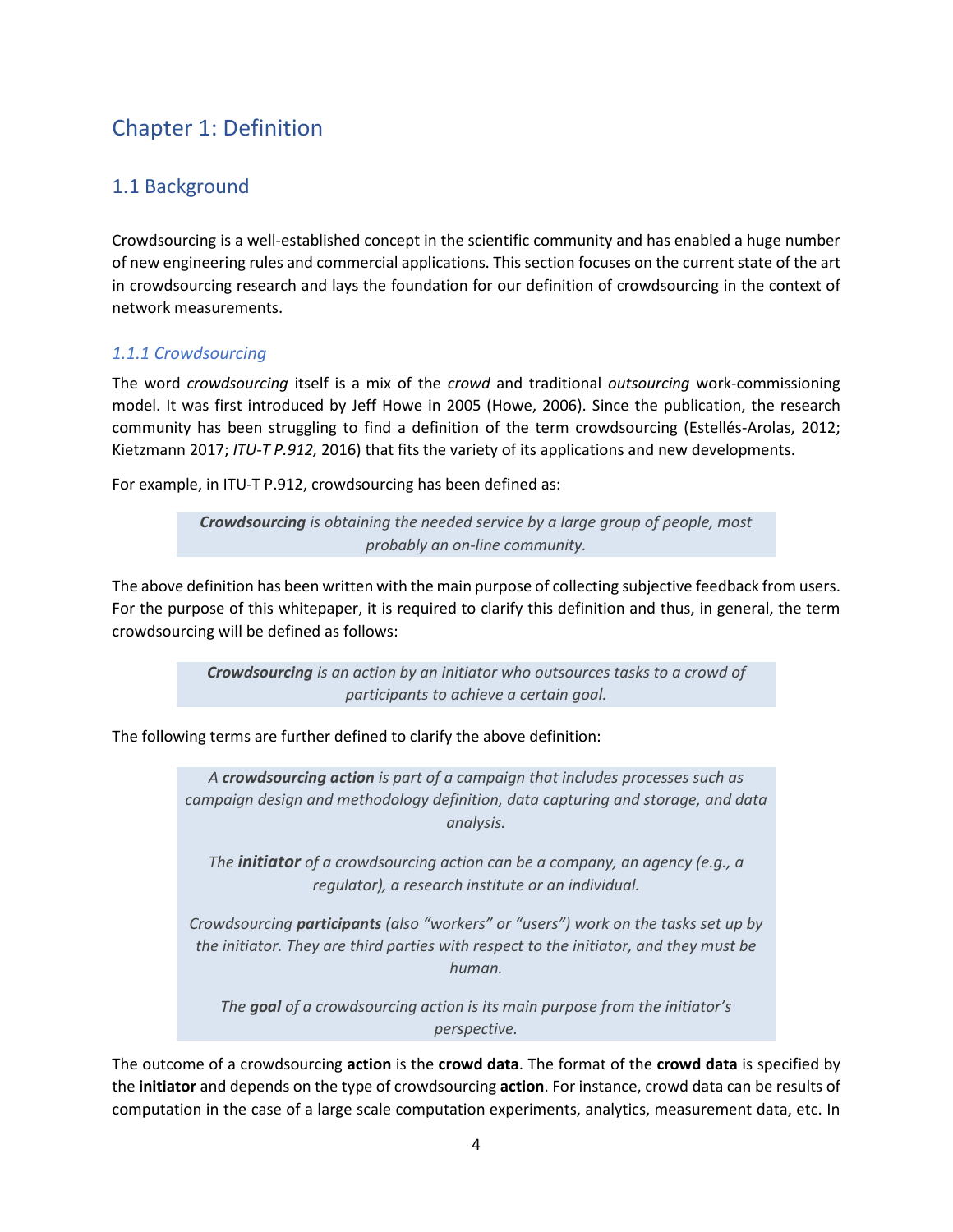addition, the semantic interpretation of crowd data is under the responsibility of the **initiator**. The participants cannot interpret the **crowd data**, which must be thoroughly processed by the **initiator** to reach the **objective** of the crowdsourcing **action**.

Goals can be manifold and may include, for example:

- Gathering subjective feedback from users about an application (e.g., ranks expressing the experience of users when using an application)
- Leveraging existing capacities (e.g., storage, computing, etc.) offered by companies or individual users to perform some task
- Leveraging cognitive efforts of humans for problem solving in a scientific context

In general, an initiator adopts a crowdsourcing approach because of a lack of resources (e.g., running a large-scale computation by using the resources of a large number of users to overcome its own limitations) or to broaden a test basis much further than classical opinion polls. Crowdsourcing thus covers a large range of actions with various degrees of involvement by the participants.

In crowdsourcing, there are various methods of identifying, selecting, receiving, and paying users contributing to a crowdsourcing initiative and related services. Individuals or organizations obtain goods and/or services in many different ways from a large, relatively open and often rapidly-evolving group of crowdsourcing participants (also called users)**.**

The use of goods or information obtained by crowdsourcing to achieve a cumulative result can also depend on the type of task, the collected goods or information and final goal of the crowdsourcing task.

#### *1.1.2 Roles and actors*

Besides the goal, the other important aspect of a crowdsourcing action is the involved actors, namely the initiator and the participants.

The role of the initiator is to design and initiate the crowdsourcing action, distribute the required resources to the participants (e.g., a piece of software or the task instructions, assign tasks to the participants or start an open call to a larger group), and finally to collect, process and evaluate the results of the crowdsourcing action.

The role of the participants depends on their degree of contribution or involvement. In general, their role is described as follows. At least, offer their resources to the initiator, e.g., time, ideas, or computation resources. In tasks that require higher levels of contributions, participants might run or perform the tasks assigned by the initiator, and (optionally) report the results to the initiator.

Finally, the relationships between the initiator and the participants are governed by policies specifying the contextual aspects of the crowdsourcing action such as security and confidentiality, and any interest or business aspects specifying how the participants are remunerated, rewarded, or incentivized for their participation in the crowdsourcing action.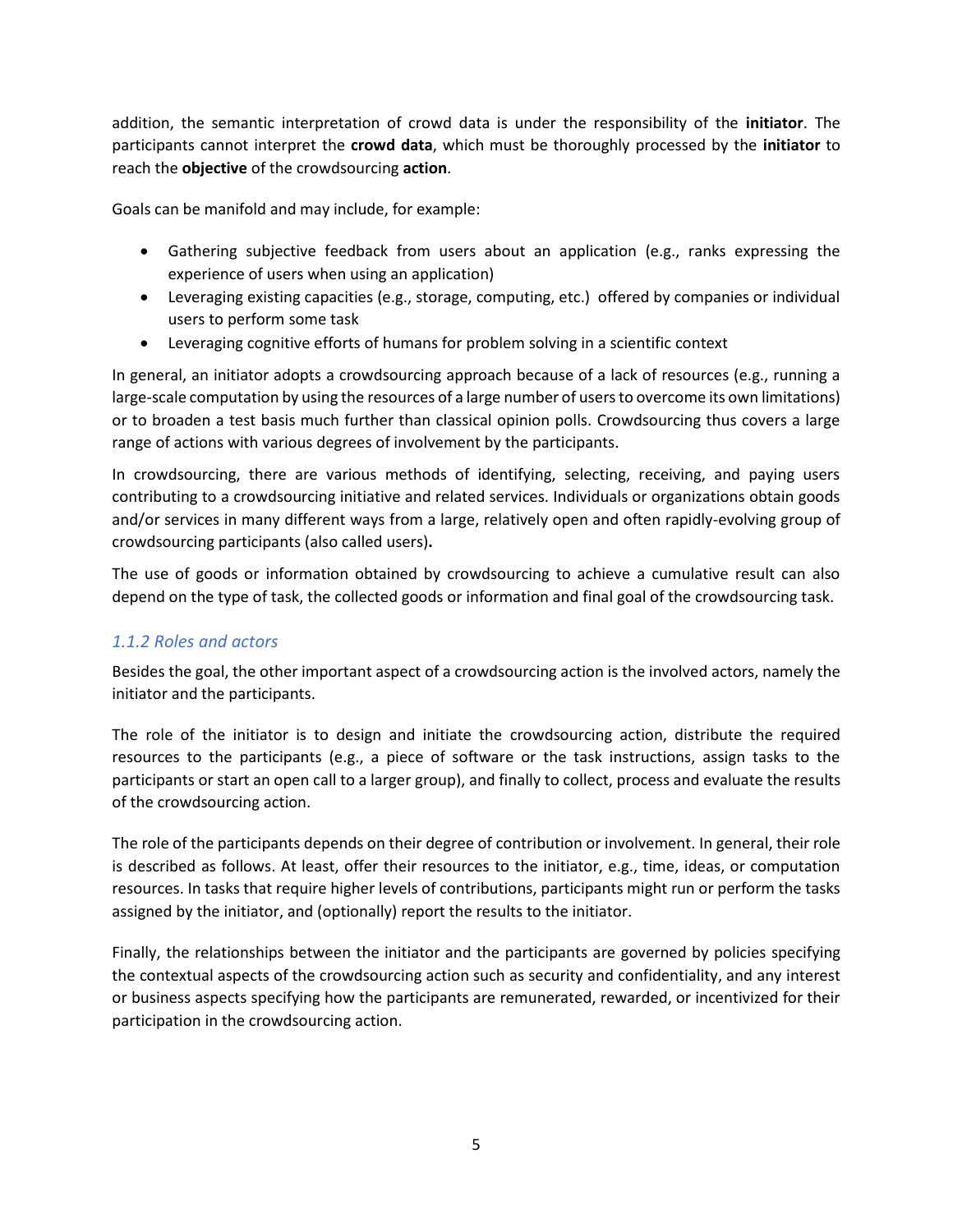## 1.2 Crowdsourcing in the Context of Network Measurements

The above model considers crowdsourcing at large. In this section, we analyse crowdsourcing for network measurements, which creates **crowd data**. This exemplifies the broader definitions introduced above, even if the scope is more restricted but with strong contextual aspects like security and confidentiality rules.

#### *1.2.1 Definition: Crowdsourced Network Measurements*

Crowdsourcing enables a distributed and scalable approach to performing network measurements. It can reach a large number of end users all over the world. This clearly surpasses the traditional measurement campaigns launched by network operators or regulatory agencies able to reach only a limited sample of users. Primarily, crowd data may be used for the purpose of evaluating QoS, that is, network performance measurements. Crowdsourcing may however also be relevant for evaluating QoE, as it may involve asking users for their experience – depending on the type of campaign.

With regard to the previous section and the special aspects of network measurements, crowdsourced network measurements / crowd data are defined as follows, based on the previous, general definition of crowdsourcing shown above:

> *Crowdsourced network measurements are actions by an initiator who outsources tasks to a crowd of participants to achieve the goal of gathering network measurement-related crowd data.*

> *Crowd data is the data that is generated in the context of crowdsourced network measurement actions.*

The format of the crowd data is specified by the initiator and depends on the type of crowdsourcing action. For instance, crowd data can be results of computation in the case of a large scale computation experiments, analytics, measurement data, etc. In addition, the semantic interpretation of crowd data is under the responsibility of the initiator. The participants cannot interpret the crowd data, which must be thoroughly processed by the initiator to reach the objective of the crowdsourcing action.

An important aspect to consider is the contribution of human participants. In this paper, the case of distributed measurement actions solely made by robots, IoT devices or automated probes is therefore excluded.

Additionally, we only consider cases in which the participants consent to participate in the crowdsourcing action. However, this consent might vary from actively fulfilling dedicated task instructions provided by the initiator of the crowdsourcing action to merely accepting terms of services that include the option to analyse usage artefacts generated while interacting with a service.

It follows that in the present document, it is assumed that measurements via crowdsourcing (namely, crowd data) are performed by human participants aware of the fact that they are participating in a crowdsourcing campaign. Once clearly stated, more details need to be provided about the slightly adapted roles of the actors and their relationships in a crowdsourcing initiative in the context of network measurements.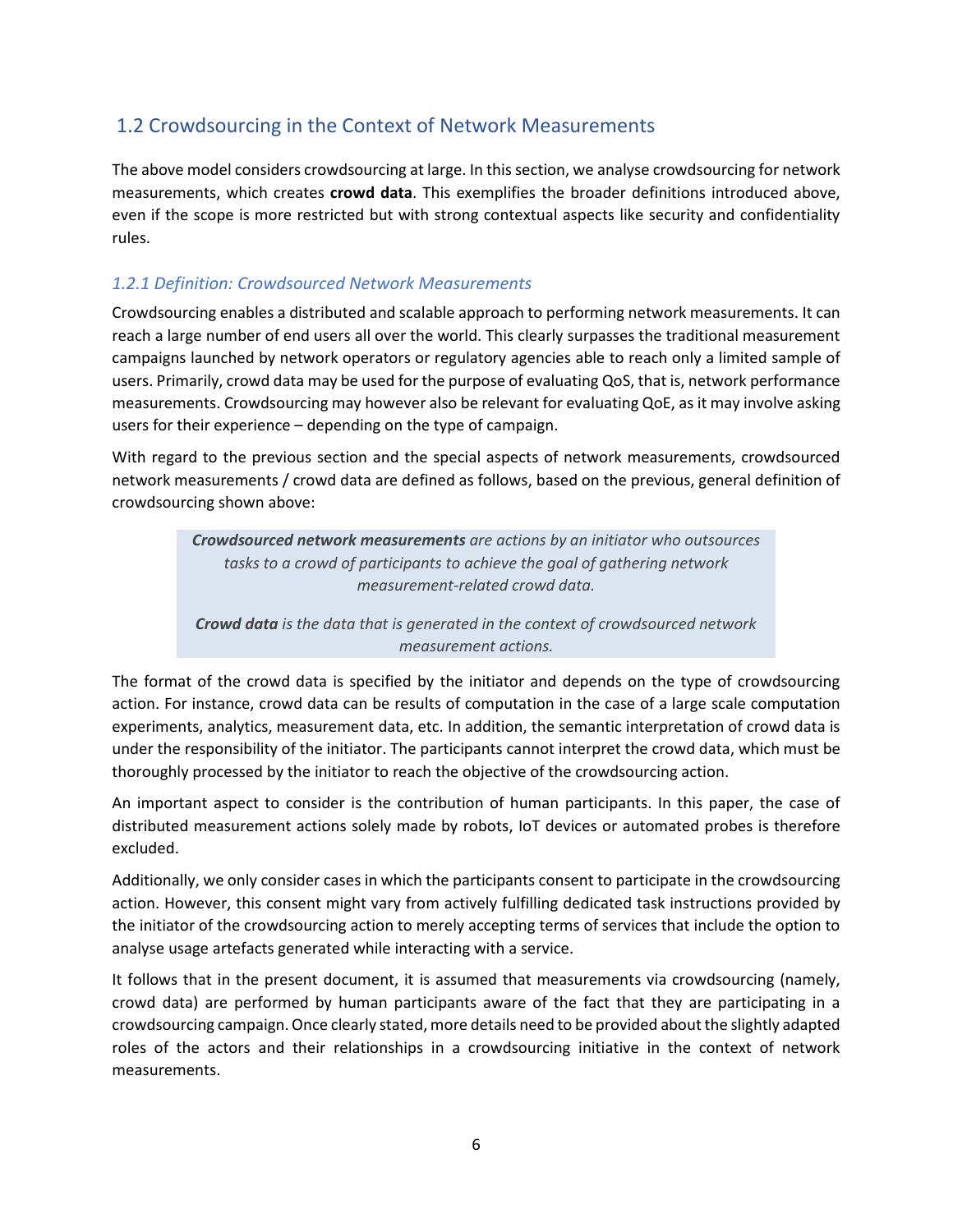#### *1.2.2 Active and passive measurements*

For a better classification of crowdsourced network measurements, it is important to differentiate between **active** and **passive** measurements. Similar to the current working definition within the ITU-T Study Group 12 work item "E.CrowdESFB" (*Crowdsourcing Approach for the assessment of end-to-end QoS in Fixed Broadband and Mobile Networks*), the following definitions are made:

*Active measurements create artificial traffic to generate crowd data.*

*Passive measurements do not create artificial traffic, but measure crowd data that is generated by the participant.*

For example, a typical case of an active measurement is a speed test that generates artificial traffic against a test server in order to estimate bandwidth. A passive measurement instead may be realized by fetching cellular information from a mobile device, which has been collected without additional data generation.

#### *1.2.3 Roles of the actors*

Participants have to commit to the participation in the crowdsourcing measurements. The level of contribution can vary depending on the corresponding effort or level of engagement, going from the simplest action of subscribing to or installing a specific application which collects data through measurements as part of its functioning – often in the background and not as part of the core functionality provided to the user –, to a more complex task-driven engagement requiring a more important cognitive effort, such as providing subjective feedback on the performance or quality of certain Internet services.

Hence, one must differentiate between **participant-initiated** measurements and **automated** measurements:

> *Participant-initiated measurements require the participant to initiate the measurement. The measurement data are typically provided to the participant.*

*Automated measurements can be performed without the need for the participant to initiate them. They are typically performed in the background.*

A participant can thus be a **user** or a **worker**. The distinction depends on the main focus of the person doing the contribution and his/her engagement:

*A crowdsourcing user is providing crowd data as the side effect of another activity, in the context of passive, automated measurements.*

*A crowdsourcing worker is providing crowd data as a consequence of his/her engagement when performing specific tasks, in the context of active, participantinitiated measurements.*

The term "users" should therefore be used when the crowdsourced activity is not the main focus of engagement, but comes as a side effect of another activity – for example, when using a web browsing application which collects measurements in the background, which is a passive, automated measurement.

"Workers" are present when the crowdsourced activity is the main driver of engagement, for example, when the worker is paid to perform specific tasks, and is performing an active, participant-initiated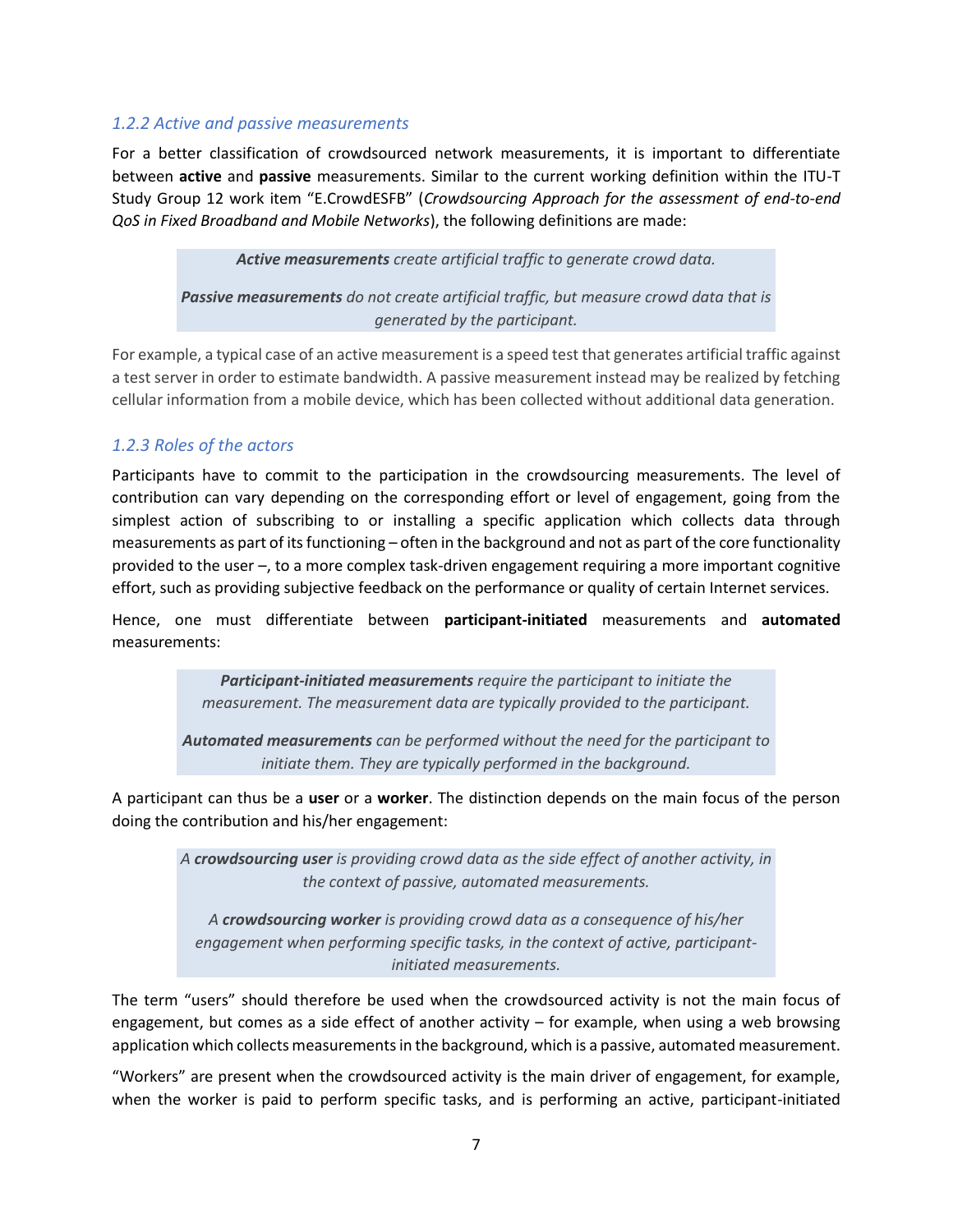measurement. Note that in some cases, workers can also be incentivized to provide passive measurement data (e.g. with applications collecting data in the background if not actively used).

In general, workers are paid on the basis of clear guidelines for their specific crowdsourcing activity, whereas users provide their contribution on the basis of a more ambiguous, indirect engagement, such as via the utilization of a particular service provided by the beneficiary of the crowdsourcing results, or a third-party crowd provider. Regardless of the participants' level of engagement, the data resulting from the crowdsourcing measurement action is reported back to the initiator.

The initiator of the crowdsourcing measurement action often has to design a crowdsourcing measurement campaign, recruit the participants (selectively or openly), provide them with the necessary means (e.g. infrastructure and/or software) to run their action, provide the required (backend) infrastructure and software tools to the participants to run the action, collect, process and analyse the information, and possibly publish the results.

The crowdsourcing measurement action should be in conformance with security and confidentiality policies, in particular the General Data Protection Regulation (GDPR) in Europe. The results (namely, measurements) of a crowdsourcing measurement action (crowd data) thus have to conform to the security and confidentiality rules of the action. This crowd data can be processed and interpreted only by the initiator. It is however crucial that participants are conscious of the purpose of the data collection, specified in the privacy terms of the used measurement software or campaign. From a business or commercial perspective, the initiator can either remunerate the participants or offer other incentives to participate in the crowdsourcing measurement action.

#### *1.2.4 Dimensions of Crowdsourced Network Measurements*

There are multiple dimensions to consider for crowdsourcing in the context of network measurements. A preliminary list of dimensions includes:

- Level of subjectivity (subjective vs. objective measurements) in the crowd data
- Level of engagement of the participant (participant-initiated or background) or their cognitive effort, and awareness (consciousness) of the measurement level of traffic generation (active vs. passive)
- Type and level of incentives (attractiveness/appeal, paid or unpaid)

Besides these key dimensions, there are other features which are relevant in characterizing a crowdsourced network measurement activity. These include scale, cost, and value; the type of data collected; the goal or the intention, i.e. the intention of the user (based on incentives) versus the intention of the crowdsourcing initiator of the resulting output.

In Figure 1, we have illustrated some dimensions of network measurements based on crowdsourcing. Only the subjectivity, engagement and incentives dimension are displayed, on an arbitrary scale. The objective of this figure is to show that an initiator has a wide range of combinations for crowdsourcing action. The success of a measurement action with regard to an objective (number of participants, relevance of the results, etc.) is multifactorial.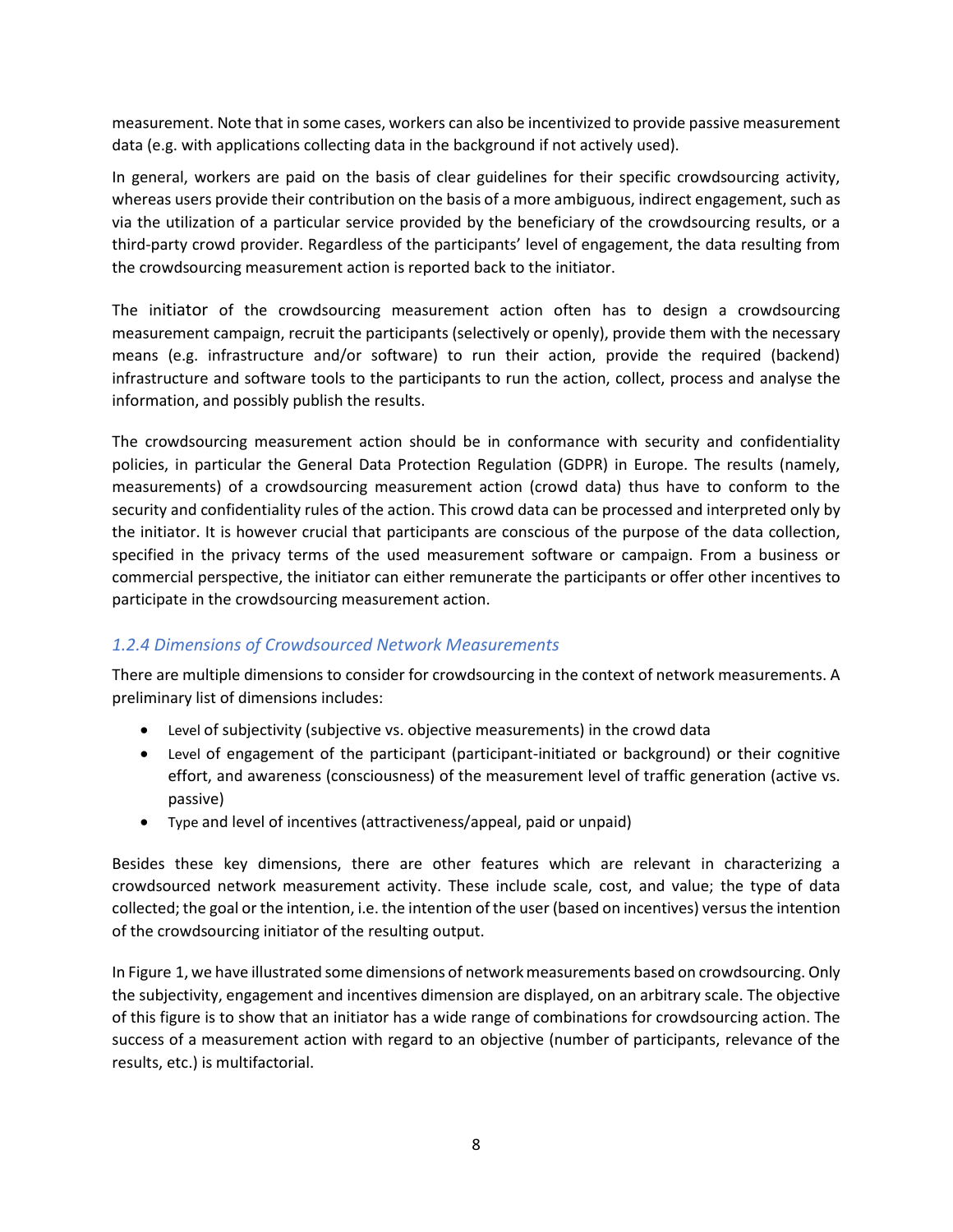

Figure 1: Dimensions for Network Measurements Crowdsourcing definition, and Relevant *Characterization Features (examples with two types of measurement actions)*

#### *1.2.5 Example Crowdsourcing Approaches in Mobile Networks*

Existing approaches to crowdsourcing in the mobile network industry are:

- 1. Active subjective testing, in which participants are recruited to actively record their perception of network quality. For example, a group of participants (in this case, workers) may be asked to view a video streamed over a network connection and rate the quality of the video on a scale between 1 and 5 (typically an input for mean opinion scoring). The incentive in this case is usually a financial reward.
- 2. Active objective testing, in which participants (workers) are provided with the means to record network performance via an application on their mobile device. The incentive in this case is not a financial reward, but access to the data that they collect. As a result, the initiator has less control over when tests are conducted. An example would be a speed-test application, where the user may initiate a test due to some circumstance (usually very good or very poor network conditions).
- 3. Passive objective testing, in which participants (users) passively provide data to the initiator as they go about their normal daily activities. This is usually achieved by embedding testing software into other applications which the participants install and use, informing them that data will be collected in this fashion as part of the terms and conditions of the application usage. As this testing is performed passively and under the control of the initiator, it provides the most representative set of measurements.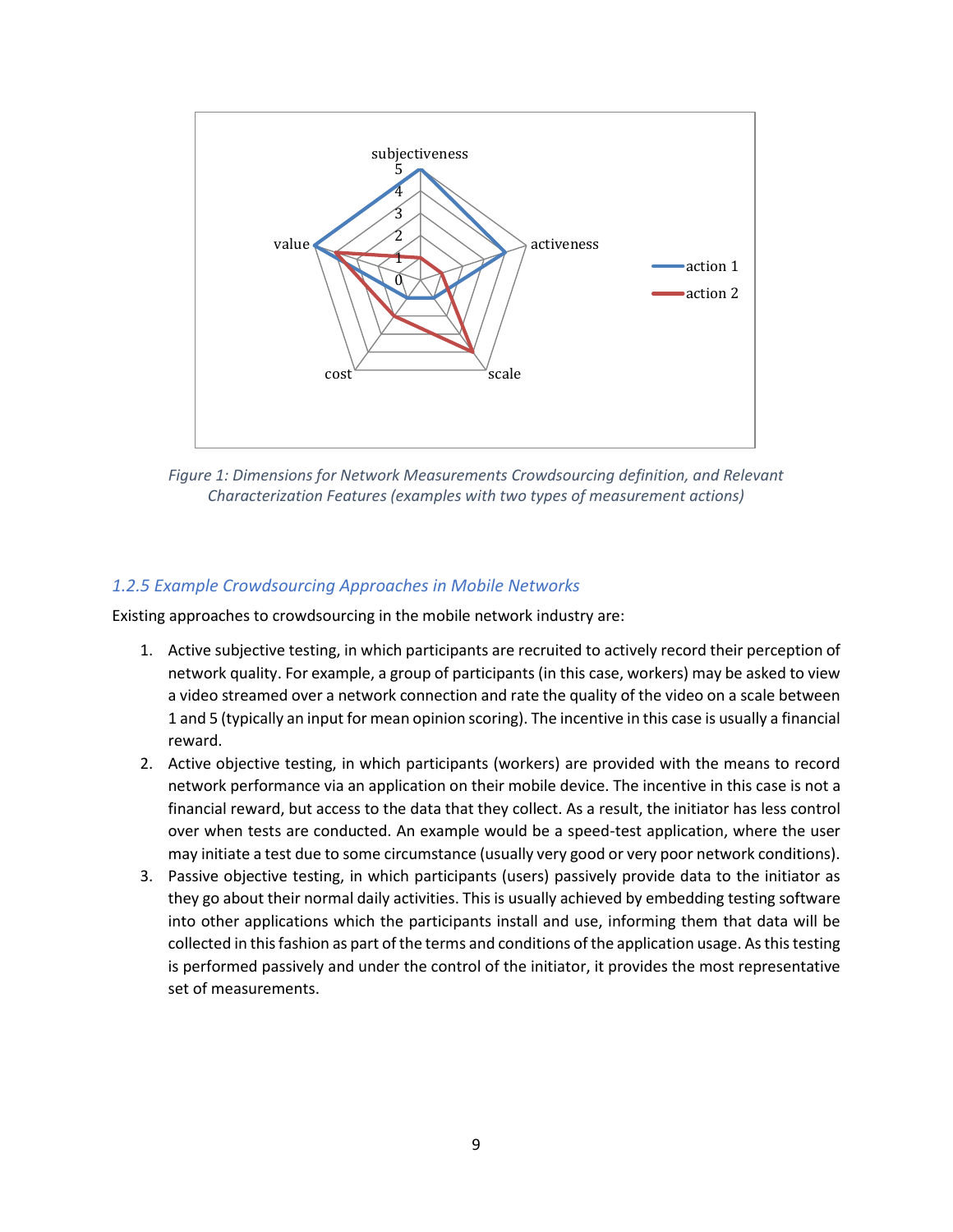## Chapter 2: Use Cases

## 2.1 Objective

The goal of this section is to provide examples of use cases that can benefit from crowdsourced data, describing how it can be used, the extent to which it is relevant and the potential new value and insight it can bring over traditional methods.

### 2.2 Use case Overview

While there are many industries that can benefit from crowdsourcing approaches, the focus of this chapter will be those use cases most relevant to the mobile network industry. Table 1 summarises these use cases and relevant aspects of each, including the value, key beneficiaries and current methods of fulfilment.

When considering relevant mobile network use cases to discuss, it is helpful to consider the challenges faced by mobile network operators (MNOs). Differentiation between competing MNOs is largely based on two aspects: network coverage and network quality.

In general, network coverage is a function of site placement, site density and frequency bands used. Improving coverage can be achieved through **optimisation** of existing deployments or the deployment of a new frequency spectrum (**network planning**).

Network quality is often measured by performing certain activities on a live network and recording various key performance indicators (KPIs). For example, the downlink throughput capability can be measured by performing a file download of known size and monitoring the time taken to do so. KPIs typically include network availability, signal strength and quality, throughput (uplink and downlink), latency, loss, jitter and application-related statistics such as video buffering and quality.

The comparison between network quality measurements of different MNOs is termed **benchmarking**. It provides a competitive view of the market (which may be at a country or global level) and is a valuable piece of intelligence used in many departments of a network operator.

Benchmarking, optimisation and network planning are all important activities within a mobile network operator and are all use cases for crowdsourced data. In the next section, these and other use cases are discussed in more detail, with relevant focus on the impact crowdsourced data brings to each of them.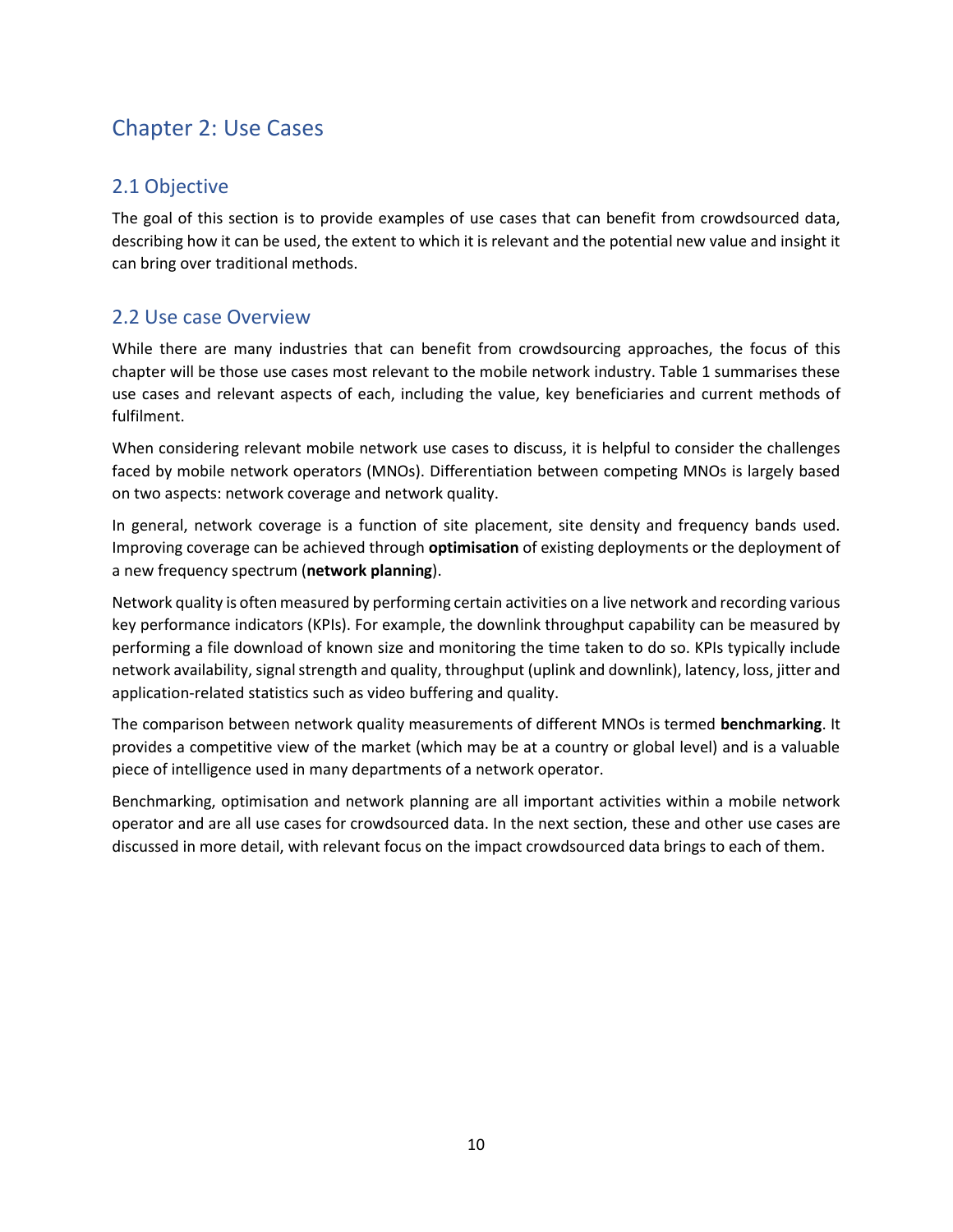## 2.3 Example Mobile Network Operator Use cases

In order to ease understanding and comparison of different use cases, the following Table 1 contains a number of features for classifying the use cases. The following aspects are used to characterize a use case:

- **Purpose:** The goal of the use case, which sets the scene of test design and scope of methodology and measurements
- **Beneficiaries:** Departments and roles of those interested in the use cases and their measurements
- **Method of Fulfilment:** current and proposed methods of fulfilling the use case
- **Measurements:** the relevant types of data needed
- **Requirements:** every use case has its own degree of representative sample size, granularity, and geographic and temporal coverage

#### *2.3.1 Table of Typical Use cases*

| Use case                                        | <b>Purpose</b>                                                                                                           | <b>Beneficiaries</b>                                                       | <b>Methods of</b><br><b>Fulfilment</b>                                                              | <b>Measurements</b>                                                                                                                            | <b>Requirements</b>                                                                                                                         |
|-------------------------------------------------|--------------------------------------------------------------------------------------------------------------------------|----------------------------------------------------------------------------|-----------------------------------------------------------------------------------------------------|------------------------------------------------------------------------------------------------------------------------------------------------|---------------------------------------------------------------------------------------------------------------------------------------------|
| <b>Benchmarking</b>                             | Competitive<br>positioning,<br>market<br>intelligence                                                                    | Management<br>and board<br>reporting,<br>strategic<br>decision making      | Drive/walk<br>tests.<br>crowdsourcing                                                               | Voice quality and<br>availability, data<br>throughput, latency,<br>loss, jitter, signal<br>strength, video<br>quality, application<br>measures | Mostly low granularity<br>(from global/regional)<br>with operator and<br>technology split.<br>Monthly or yearly time-<br>scales.            |
| <b>Planning</b>                                 | Plan spectrum<br>deployment, site<br>selection, tune<br>propagation<br>models                                            | <b>Network</b><br>planning teams,<br>strategic<br>planning                 | Geodata.<br>drive/walk<br>testing,<br>crowdsourcing,<br>operational<br>support system<br>(OSS) data | Signal level, signal<br>quality, band usage,<br>frequency usage                                                                                | High data granularity<br>(per sample). Regional<br>context for a medium<br>period of time                                                   |
| <b>Optimisation</b><br>and Trouble-<br>shooting | <b>Detect</b><br>congestion and<br>no-coverage<br>areas; Detect and<br>diagnose<br>problems to<br>improve the<br>network | Radio<br>engineering,<br>network<br>planning teams,<br>customer<br>support | Drive/walk<br>tests,<br>crowdsourcing,<br>call tracing,<br>OSS                                      | Data throughput,<br>signal strength, signal<br>coverage, voice<br>quality / availability                                                       | Highest possible data<br>granularity (per<br>sample). Local/focused<br>context mainly (small<br>area or city) for a short<br>period of time |

#### *Table 1: Example Mobile Network Use cases*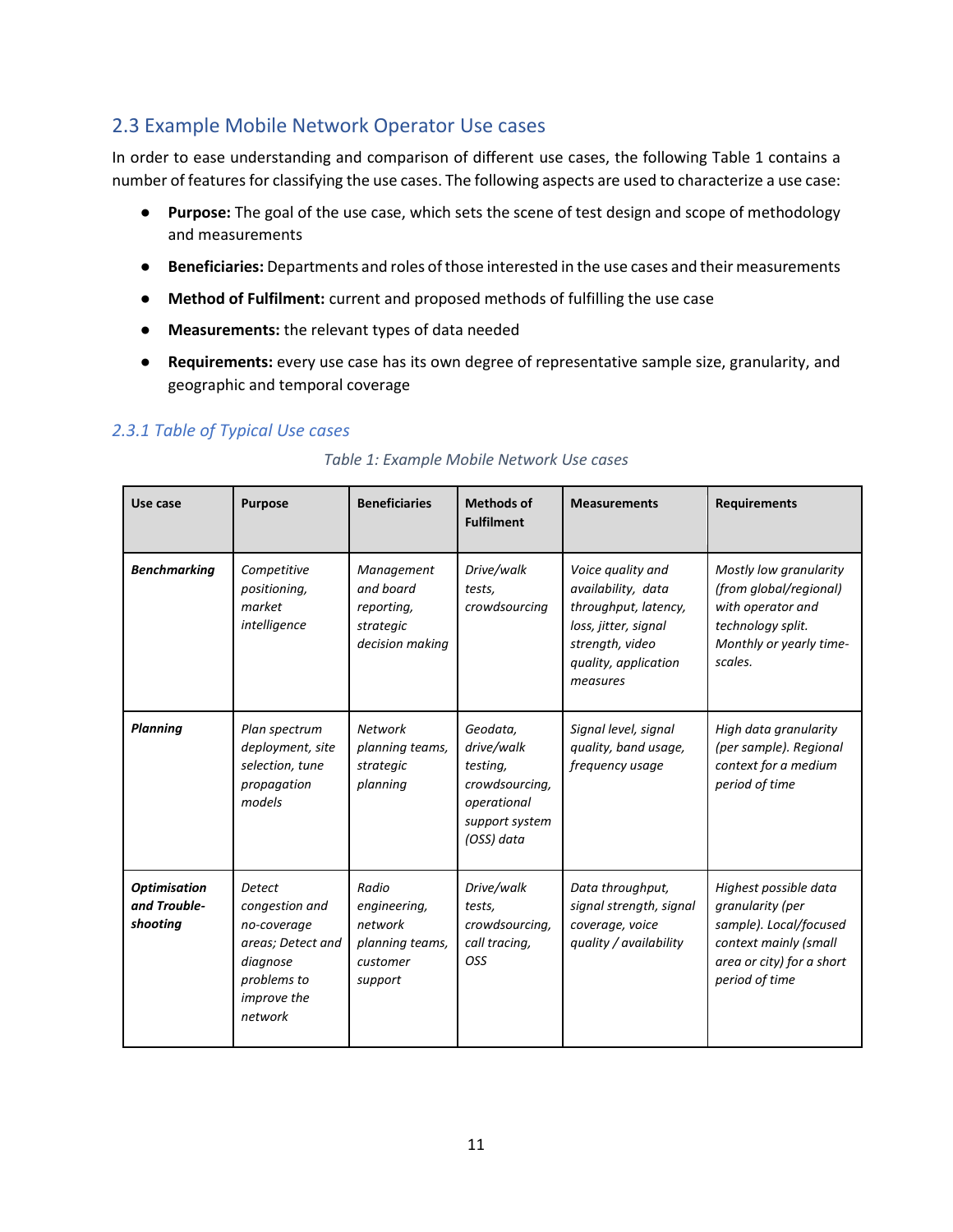#### *2.3.2 Detailed Characterisation*

#### *2.3.2.1 Benchmarking*

#### *Purpose and Value*

Benchmarking is an activity that provides an MNO and vendors with crucial intelligence regarding the relative performance of its own services and products as compared with the competition. This comparative analysis is used widely within an operator and often published to executive and C-level management. Understanding the position of an operators business in the market and the underlying reasons is powerful and influences decisions regarding the investment of both time and capital as well as feeding into optimisation, troubleshooting, and marketing activities.

#### *Methods of Fulfilment*

Benchmarking has typically been performed using data gathered from drive testing, which is the activity of deploying test equipment into vehicles and driving through an area of interest while the test equipment records measurements. Walk testing is similar but involves an individual carrying the test equipment into areas normally inaccessible by vehicles (such as shopping centres and airports).

Crowdsourcing is a new approach to providing the necessary data for benchmarking. In the terminology defined in chapter 1, the **initiator** of the crowdsourcing activity is sometimes the mobile network operator (in the case where the MNO develops and deploys their own crowdsourcing implementation) but can also be a third party crowdsourcing company that collects data through a **passive/active objective** approach and resells this data to the MNO.

#### *Crowdsourced Data Impact*

Drive testing and crowdsourced data largely complement one-another. While drive testing provides an enormous level of detail (offering 'layer-3' protocol and radio signalling information) as well as a highlevel of control (in terms of which tests to conduct, which devices to use, where and when to test etc.), it can not provide a significant sample across both time and space due to logistical and cost reasons.

Conversely, crowdsourced data is able to provide significant sample sizes both temporally and spatially, across many devices, and can provide a number of service-level KPIs at a cheaper cost compared to drive test solutions, but is unable to offer the same level of low-level detail due to limitations imposed by handset operating systems, as well as regulatory restrictions such as the European General Data Protection Regulation (GDPR).

The emerging trend is that crowdsourced data is complementing existing drive testing activities when it comes to benchmarking. Crowdsourced data is often used at a national and regional level, with drive testing being used for smaller areas where more detail is needed. The coexistence and future integration of these two types of benchmarking approach will be an interesting development to observe over the coming years.

#### *2.3.2.2 Planning*

#### *Purpose and Value*

Network planning is largely concerned with the efficient deployment of new coverage and capacity, typically achieved through the deployment of additional spectrum or new cell site locations. When rolling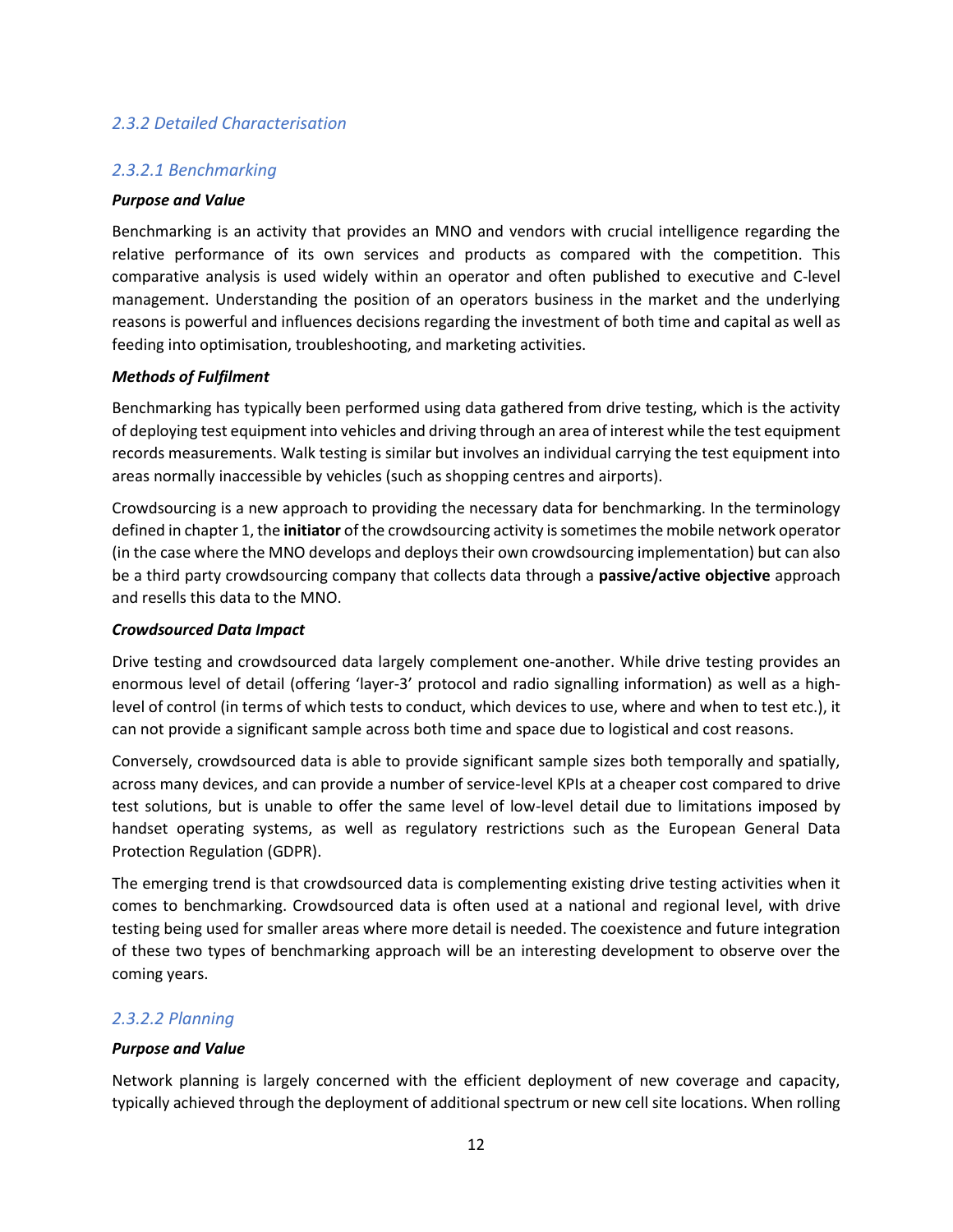out new spectrum, important decisions need to be made regarding optimal site locations, such as where coverage is already poor, non-existent or where competitors provide superior quality.

The ability to determine priority locations, predict network coverage and quality and develop cost-benefit analyses are all critical aspects of good network planning.

#### *Methods of Fulfilment*

Network planning is usually conducted using a team of highly specialised radio engineering teams and a selection of tools, the centrepiece usually a planning tool that can model radio propagation in conjunction with topographical maps, antenna configurations and clutter information (trees, buildings etc). These propagation models can be tuned for greater accuracy using real-world signal measurements sourced from drive testing or crowdsourced data.

In addition, executive-level decisions can impact network planning by steering effort towards certain marketing and sales goals, such as maximising the impact of initial 5G deployments by focusing on areas populated by early-adopters or high data-usage areas.

#### *Crowdsourced Data Impact*

Crowdsourcing data can play a role in deciding which sites to deploy first, by providing actual user experience KPIs in almost all locations and times of the day, highlighting specific conditions such as congestion, high data usage and poor end-to-end customer experience.

Additionally, network planning teams will be involved in the process of deactivating older technologies such as 3G. In this case, crowdsource data could identify areas where 4G capable devices in 4G coverage are connected to 3G, giving the operator valuable information about the potential impact of a switch-off or "sunset".

Crowdsourcing also provides valuable data regarding no-coverage areas, where the operator has no coverage available. Such areas are rarely discovered through drive testing and only detected with a larger base of samples only available through crowdsourced approaches.

#### *2.3.2.3 Optimisation and Troubleshooting*

#### *Purpose and Value*

As discussed in the introduction, coverage is a major concern for an MNO, as lack of coverage, or poor quality coverage, is an influential driver in causing the loss of subscribers (churn). In addition to providing good quality coverage, quality of experience and service are also crucial factors in affecting churn, as subscribers seek other competing networks if they are not able to attain the expected level of service they desire.

Optimisation is the process of analysing coverage and quality for areas of poor performance, establishing root causes (troubleshooting) and implementing changes that make improvements. Optimisation can also be triggered due to changes in network parametrization (e.g. tweaks to mobility thresholds) or the introduction of new radio features (e.g. MIMO or carrier aggregation).

Poor performing areas, low service quality and network faults can be discovered through customer complaints, benchmarking and internal alarms. However it is important to note that service quality can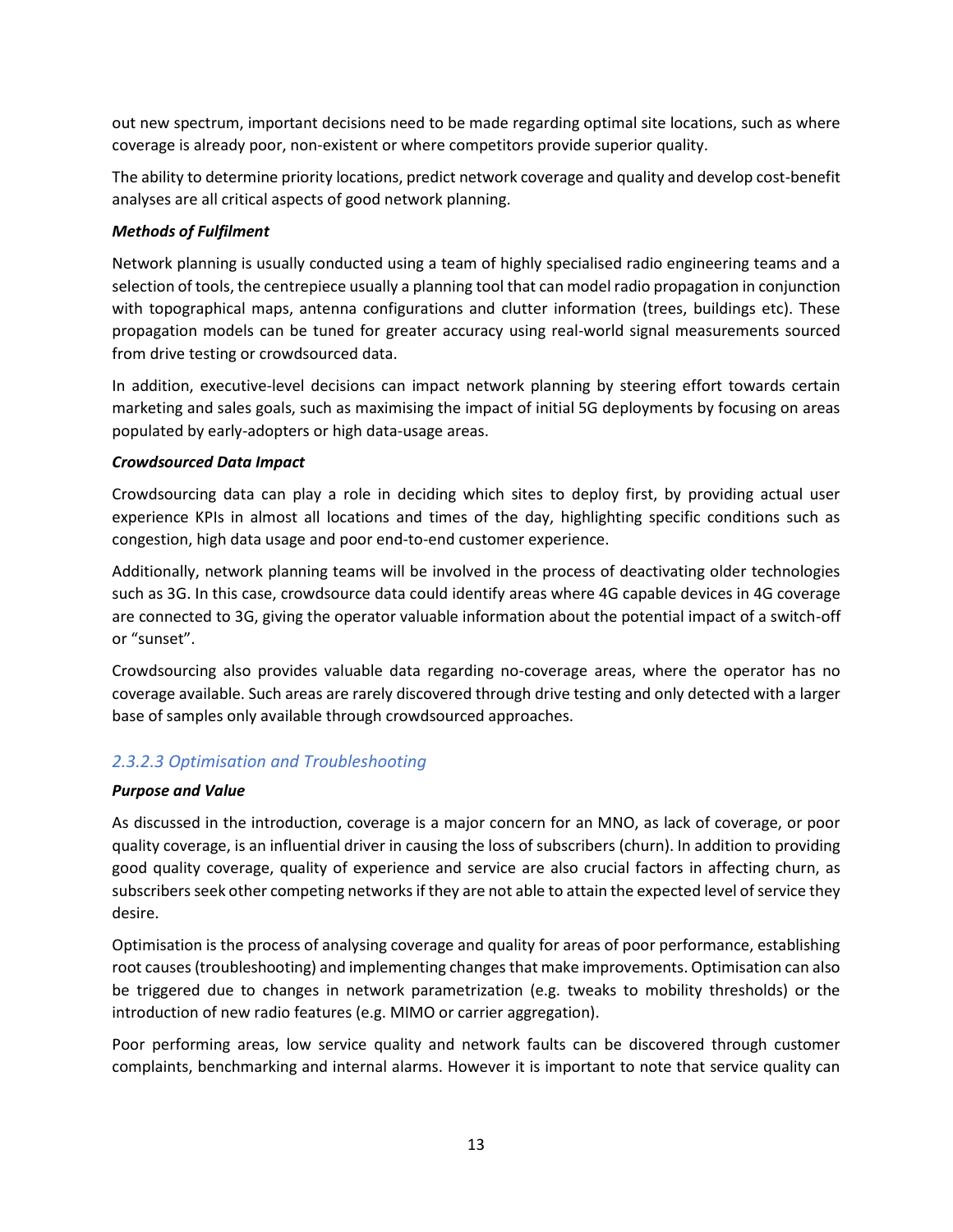be impacted without the network necessarily being aware of a problem, for example in the case of noservice areas where subscribers are not registered to the network (invisible to the network operator).

Factors that contribute to poor performing areas include weak signal strength, excessive interference, overshooting cells and network misconfiguration (such as missing neighbour relations or crossed feeders). Due to human factors there is a geospatial and temporal aspect to each of these potential problems.

#### *Methods of Fulfilment*

Once a potential network issue has been identified, mobile network operators typically use a combination of tools to diagnose potential root-causes before deploying and testing potential solutions, including operational support systems (OSS), propagation models, drive test and crowdsourced data.

Service issues can stem from various factors, leading to the following as a list of necessary information to detect and diagnose such problems:

- Device models and capabilities
- Geographic location
- Radio access technology
- Cell information such as cell identifiers, sectors, scrambling codes, frequencies
- Time of day
- Quality of experience KPIs such as latency, loss, throughput, video quality

#### *Crowdsourced Data Impact*

Crowdsourced data can provide a significant edge to an operator regarding the detection of network issues due to the sheer volume of data available that covers many of the requirements listed above, particularly regarding geographic, device and temporal diversity of samples which can be difficult to provide through other sources.

While crowdsourced data can provide a wealth of information that can be used to detect and, to some extent, diagnose network issues, it is not able to provide detailed radio signalling data that drive testing data can provide. As a result, an effective option is the combination of these two datasets, with crowdsourced data taking the role of detection and initial analysis (e.g. by indicating an issue with a new device firmware) and drive testing providing the detailed logging information that can be used to determine the underlying causes.

Furthermore, crowdsourced data can be used to verify changes made to the network to resolve problems by performing a before/after analysis, a much more cost-effective solution than rolling out a drive testing team to test the affected area.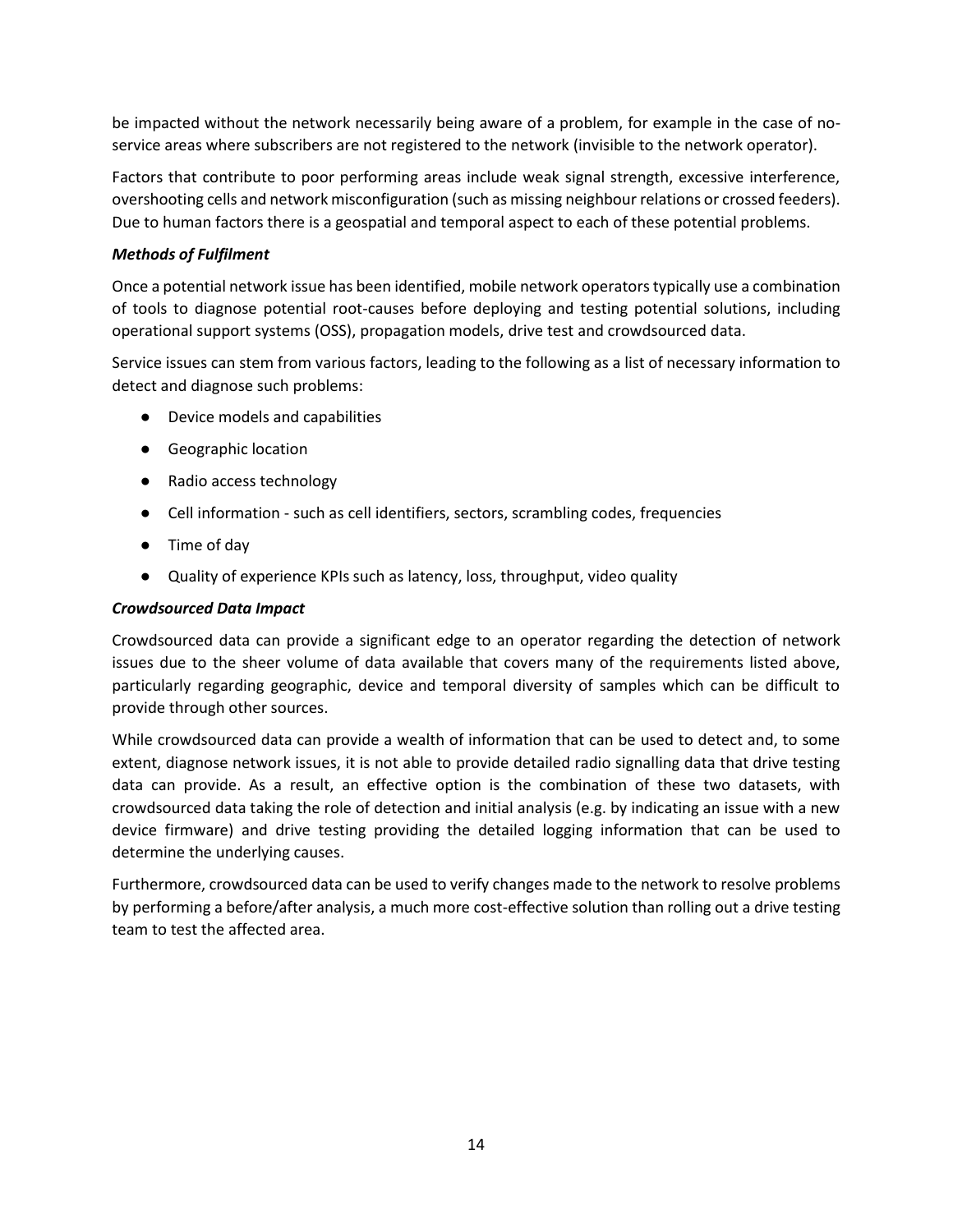## Chapter 3: Challenges

Given the relatively young age of the method of collecting data through crowdsourcing and its broad application area, there is a number of open challenges associated with it. In contrast to classical psychological research methods and fine-tuned laboratory measurement systems, on the one hand, the mass of the crowd provides researchers with vastly greater amounts of data. On the other hand, however, it also includes more unknown factors that cannot be measured, which may potentially influence the results and lead to unreliability or lack of trust in crowd data.

The new paradigm of designing crowd campaigns, incentivizing users, collecting the data, storing and processing it, and drawing conclusions from massive volumes of data, has its own unique characteristics that need to be addressed by managers, researchers and data scientists, particularly when it comes to the interpretation of the data and social/ethical aspects of the measurement campaign itself.

This chapter lists those challenges as they may be encountered in the context of a typical crowdsourcing study. We are not assuming a particular use case here – apart from the general scope of performing crowdsourced network measurements – and hence, the listed challenges should be applicable to most crowdsourcing campaigns within that scope.

As these challenges are described, frequent references to three overarching concepts will be made:

- 1) Validity
- 2) Reliability
- 3) Representativeness

These concepts are closely related but distinct. *Validity* refers to the "confidence that a given finding shows what it purports to show" (Haslam 2003). Often times, researchers risk making the wrong claims from data that was interpreted in the wrong way, or data that was measured in the wrong fashion, to begin with, or cause-effect relationships that have been falsely interpreted. A valid measurement is the ultimate goal of a crowdsourcing campaign, but oftentimes, validity is compromised when crowd users – or researchers – are biased, or when the wrong assumptions are made.

Next, one must contrast validity with *reliability*, which is the "confidence that a given empirical finding can be reproduced" (Haslam 2003). When aiming for reliable measurements, one wants to achieve the same results given the same context – be it known or unknown – to a certain extent, knowing, of course, that nothing can be measured perfectly accurately.

A good conceptual image showing the difference between validity and reliability is shown in Figure 2, which originates from ITU-T Rec. G.1011: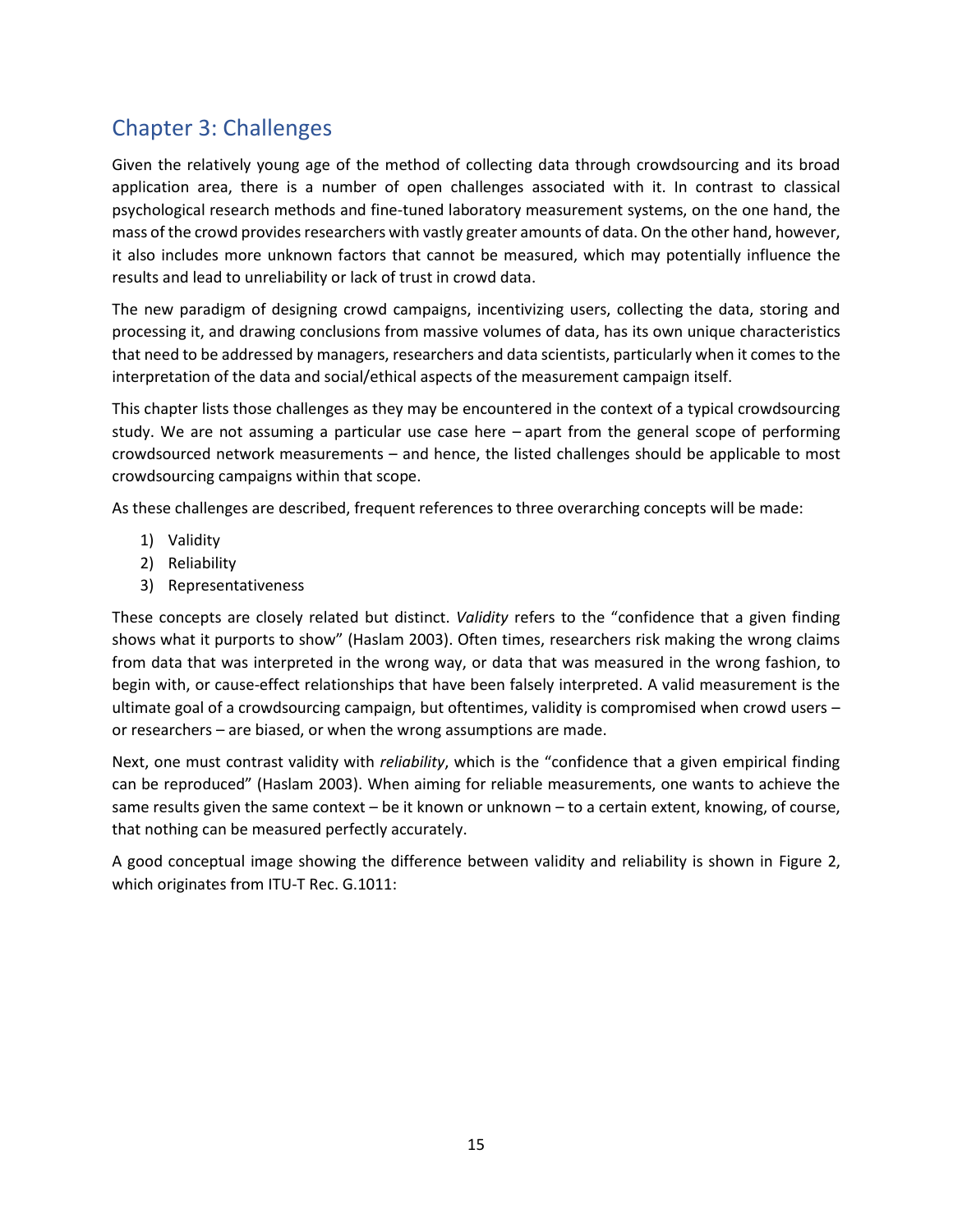

*Figure 2: Validity vs Reliability according to ITU-T Rec. G.1011*

Finally, *representativeness* is the degree to which the data sample is representative for the assumed population, or that an outcome is representative for the targeted population. As can be seen later, for example, reliability may strongly influence the (statistical) representativeness.

In the remainder of this chapter, these three concepts are instantiated – along with several others – during the typical campaign stages of 1) design and methodology, 2) data capturing and storage, and 3) data analysis. A roadmap of challenges during a crowdsourced measurement campaign can be seen in Figure 3. While it is not the purpose of this chapter to provide conclusive answers to all of the identified challenges, it should provide a list of topics that researchers may use for improving their crowdsourcing campaigns.



*Figure 3: Challenges during Crowdsourcing Campaigns*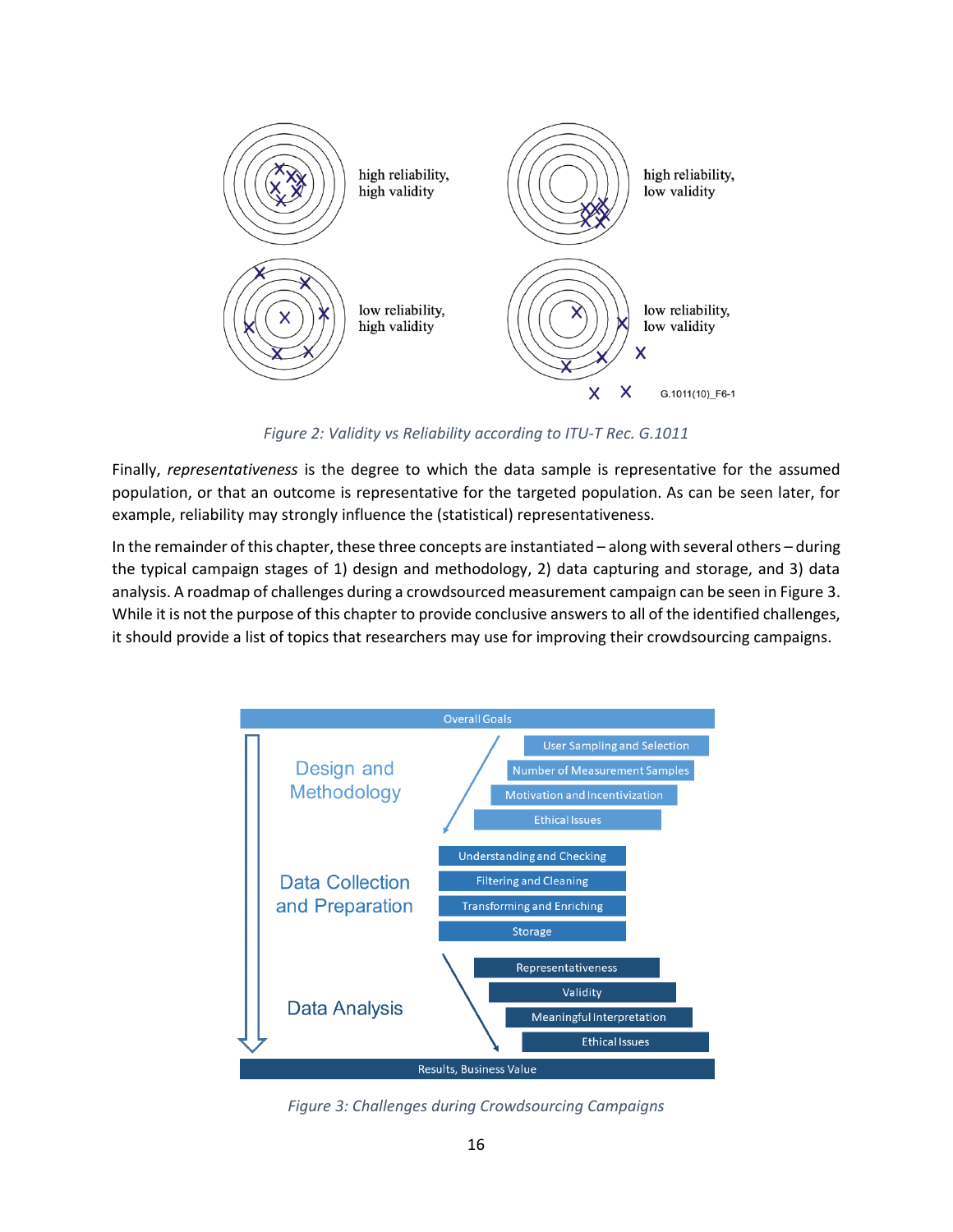### 3.1 Design and Methodology

To collect valid, reliable, and representative data, it is important to carefully design the measurement campaign before the actual measurements take place. Doing so, it is essential to keep in mind that already this early stage includes many challenges that can significantly affect later results.

The factors that come into play at the design stage have been grouped in this section.

#### *3.1.1 Overall Goals*

Even before designing the methodology, it is crucial to define the **general goals**: What exactly should be investigated? Which tools are needed for this purpose? Which methodology is most suitable and why? Which statements can be made later with the collected data and which not?

Here, not only the scope but also the limitations of the chosen methodology must be considered to adjust the design of measurements. In particular, the results of a measurement campaign may not be directly usable for other purposes, and hence the validity of statements made on the collected data can be criticized. For example, if a measurement campaign is designed to quantify download speeds, it is doubtful whether the data can be used to quantify the quality of telephony.

#### *3.1.2 User Sampling and Selection*

Once goals have been specified, the methodology of how to conduct the measurements must be put into focus. Here, the first question is how to design the measurements in order to collect representative results. In the crowdsourcing use case, this means: which users must be selected for the measurements to represent the target population?

Hence, the target population must be defined first; the influence factors must be determined to avoid sampling biases as illustrated in Figure 4. These biases occur, for example, when the users and their end devices are not sampled in a uniformly random way from the target population. For example, recruiting students for a measurement campaign might not be representative of the whole population of a city or country in terms of activity hours and Internet usage. That is the reason why the sampling method should be selected carefully considering the target population and the scope of the results.



*Figure 4: Illustration of Sampling Bias*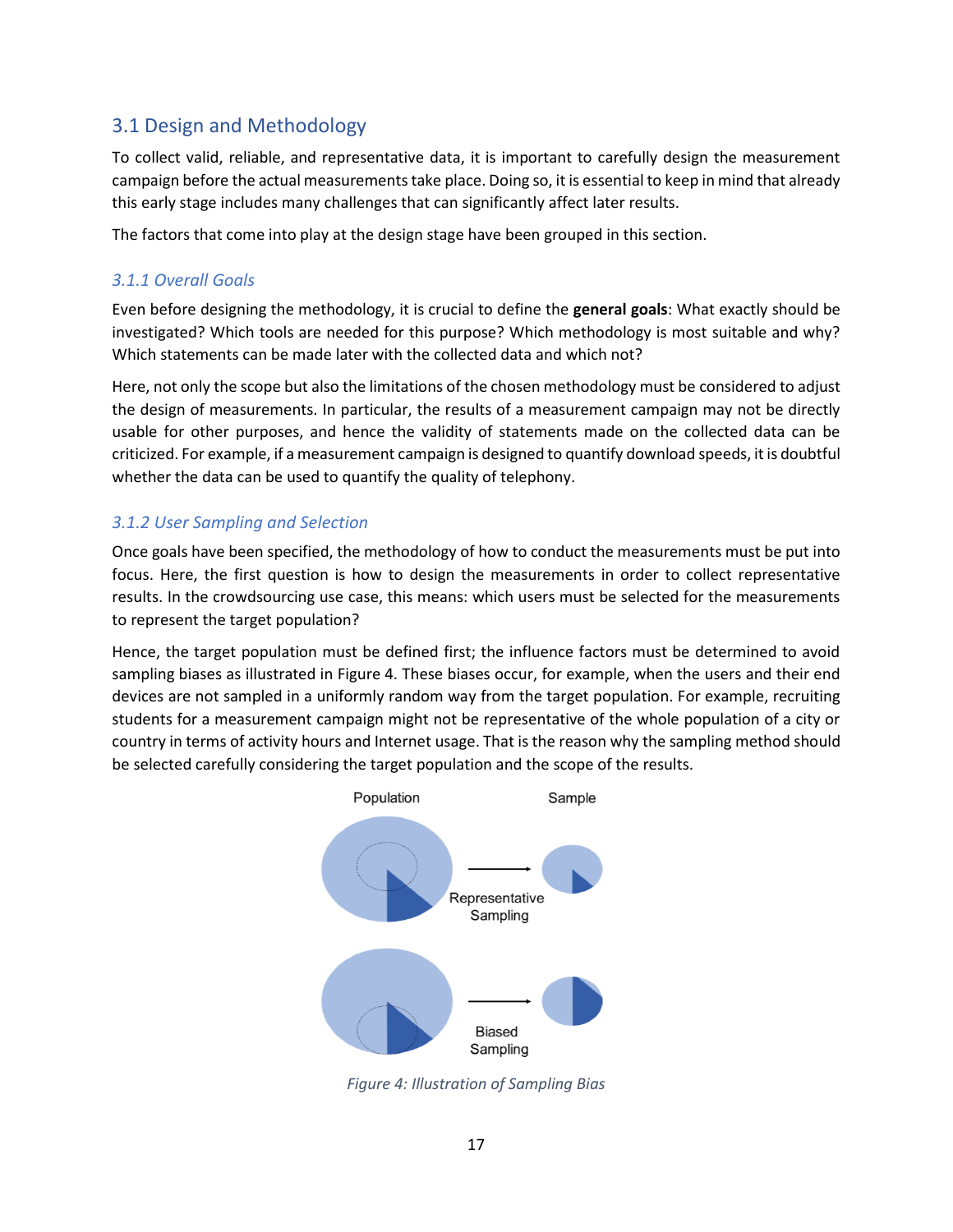#### *3.1.3 Number of Measurement Samples*

Regarding data reliability, a high number of users and measurements are essential. Usually, there are much more data samples available from passive, background measurements. One reason for this is that they have a much lower impact in terms of CPU and battery consumption compared to active measurements, and they also do not consume a significant data quota from the end user's tariff. They can be scheduled by the operator, and one does not have to wait for the user's participation.

Often, operators are interested in the end user's experience, where network speeds (throughput) and latency play a significant role. Here, active measurements provide the most reliable results, since realistic and valid application-level traffic can be generated, which is not always possible in the background due to device limitations.

As the active measurements cannot be collected very often, the number of samples could become low, depending on the selected time frame or location. The total amount of samples might be high on a national level, but very low on a city or street level. Hence, the data may be enough for marketing purposes and a trend analysis per country or mobile network, but not enough for network optimization – down to the street level. Depending on the data analysis requirements, the whole dataset may need to be further filtered based on time, MNO, radio technology, region, city, node/cell identifier, street level, or hot spot locations such as stadiums. Because of this, with an increasing application of filters, the number of collected samples can become too small. Thus, it has to be verified that after filtering enough data remains to assure reliable results, i.e., the number of samples is statistically relevant and sufficient to draw reliable conclusions.

#### *3.1.4 Motivation and Incentivization*

After selecting the measurement crowd – unless measurements are performed completely automatically without the user's involvement – users have to be motivated to participate in the measurement campaign. To do this, there are various methods, from monetary incentives to considerations of availability, such as the free use of an application or an obvious benefit from performing the measurements (e.g., gaining insights from the campaign results). Table 2 summarizes several advantages and disadvantages of the design choices.

Depending on the incentive, the influence of the chosen method on the overall validity of the results cannot be neglected. If someone is paid to participate, the results can be significantly different from the results of a user who participates for free – particularly when user opinions are involved. For example, a paid user is very likely to perform measurements when and where he or she is told to do them, but any subjective rating collected may be biased by the fact that he or she is paid to provide them. Hence, the human factor creates a high possibility that data is manipulated, for example by providing invalid subjective feedback on purpose. Since the time, location, and network condition of the device can be fully controlled by the user, this could lead to good or bad measurement results (e.g., high or low throughput values), which may have been provided on purpose, in order to manipulate the operator's rating in a positive or negative manner.

Also, a non-paid user cannot be controlled to perform measurements in the same regularity as a paid user because of external motivation factors such as dissatisfaction with the network or service. A voluntary measurement may, for example, be performed because someone is particularly unhappy with his or her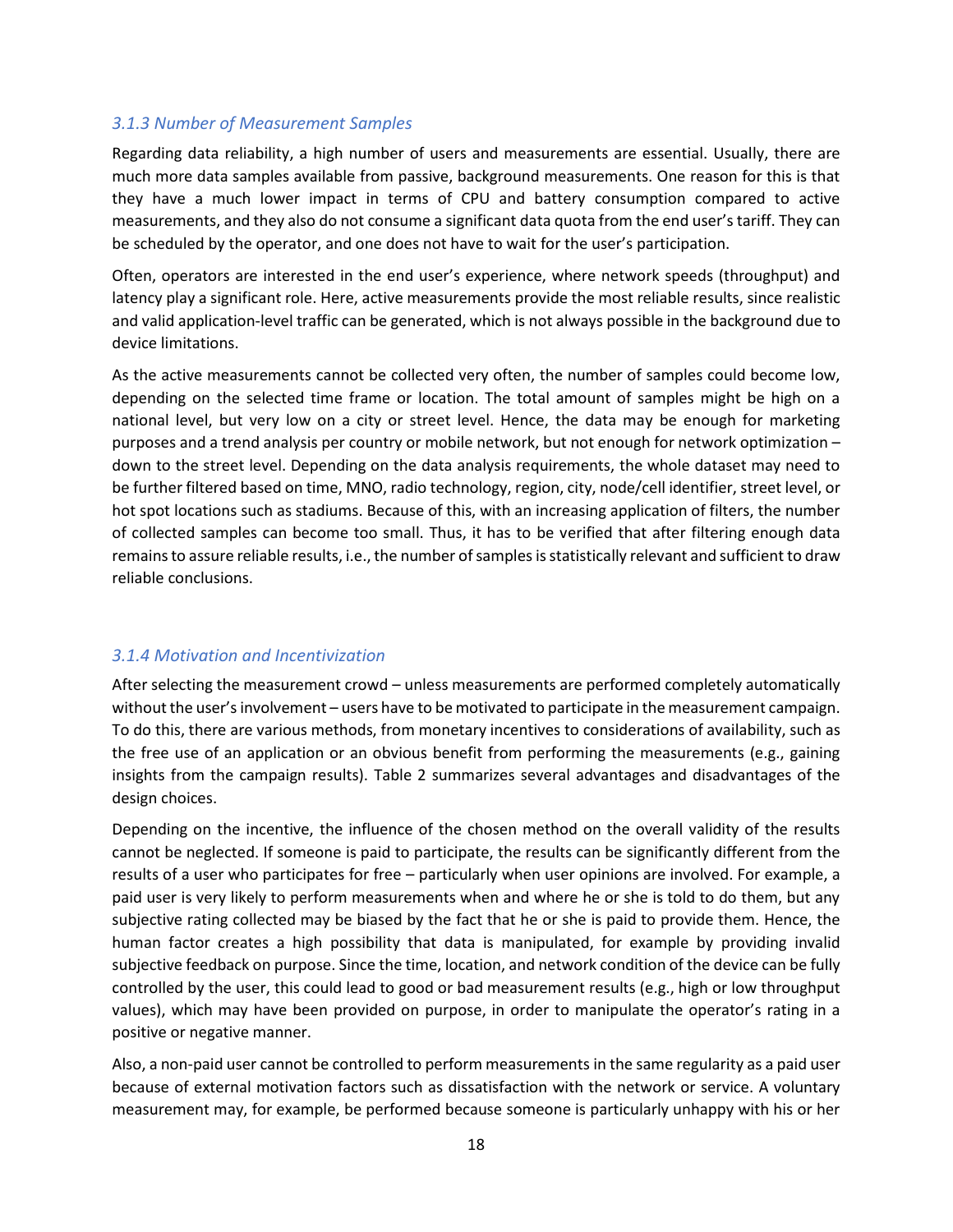connection, or vice-versa: the user wants to prove that his or her network can achieve great performance. This may skew the results.

While passively crowdsourced data collected in the background is less prone to manipulation, it can be more statistically random because the measurements are triggered without interaction from the enduser. The crowd data are automatically collected in different situations of an end user's daily life including stationary periods and mobility. Such measurements are the main interest of operators who use the data for optimizing or benchmarking their network. A drawback of this strategy is that the amount of data used for background measurements (e.g., connection throughput) is much more limited in order to keep the consumed CPU, battery, and data volume low, and the impact on the end user's tariff budget on an acceptable level.

| <b>Design choices</b>                             | <b>Advantages</b>                                                                                                 | <b>Disadvantages</b>                                                                                                                                                       |
|---------------------------------------------------|-------------------------------------------------------------------------------------------------------------------|----------------------------------------------------------------------------------------------------------------------------------------------------------------------------|
| <b>Paid participants</b>                          | Selection of participants<br>$\overline{\phantom{a}}$<br>More control over measurement<br>situation and execution | Payment of participants incurs costs<br>$\overline{\phantom{a}}$<br>Potentially biased subjective<br>$\overline{\phantom{a}}$<br>feedback<br>Higher incentive for cheating |
| <b>Unpaid</b><br>participants                     | No payment of participants $\rightarrow$ lower<br>costs<br>More intrinsically motivated<br>participation          | No selection of participants<br>$\overline{\phantom{a}}$<br>Less control over measurement<br>execution and situation                                                       |
| Active, participant-<br>initiated<br>measurements | Richer possibilities for<br>$\overline{\phantom{a}}$<br>measurements<br>Parallel activities less likely           | Triggered only by user interaction<br>Prone to manipulation                                                                                                                |
| Passive,<br>background<br>measurements            | Distribution of measurements over<br>different situations<br>Hard to manipulate                                   | Limited possibilities for<br>measurements<br>Potential influence of parallel<br>activities                                                                                 |

*Table 2: Advantages and Disadvantages of Design Choices between Paid/Unpaid Participants and Active/Passive measurements*

#### *3.1.5 Ethics and Legal Issues*

Further challenges in recruiting users comprise ethical and legal issues. Although lots of data can be collected from end-users, the challenge is to decide how far to go. How much data is really needed to achieve the (previously defined) goal?

One imperative should be to not collect all available data only because it is technically doable and might prove useful later. Furthermore, one should be especially careful when collecting sensitive or personally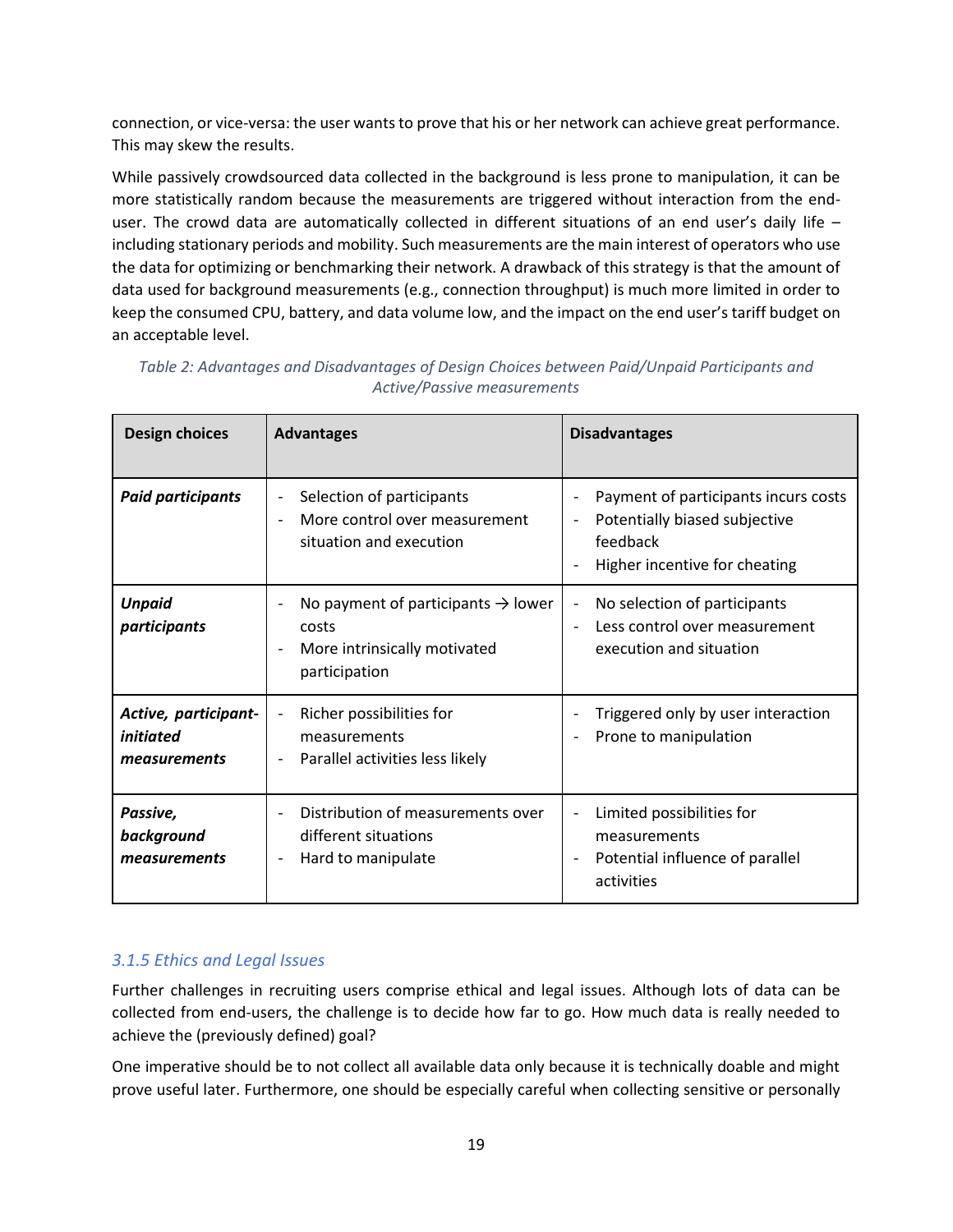identifying data such as exact geolocation, IP addresses, mobile device identifiers, or phone numbers. Here, it is important to only collect a data point if needed, and that sensitive data are anonymised immediately after use (e.g., when translating an IP address to an ISP). It should not be stored for longer periods than required, and the data should not reveal sensitive information about the end-user. Analysts must only be able to access data in a level of detail that is required to perform the necessary analysis steps.

In addition, before collecting the data, users should be informed about the amount and frequency of data collection. This is not just an ethical, but also a legal requirement in many jurisdictions. Here, questions arise whether it is enough to state this information in the terms and conditions, where only a few users will read it, or whether the data collection should be listed more prominently.

Particularly in the case of automatic background measurements, users may not be aware of the data collection. Depending on the legal framework of the country, in which the measurements are performed, explicit user consent may be required before any collection of data, and the users must be given access to their data, and/or the possibility to request its deletion. Actively initiated measurements, therefore, have advantages in terms of data privacy and security, since it is the user's conscious decision to provide the data or not.

Finally, one should be aware that business value is generated out of crowd data, which means that the data of each measurement have a certain value. Moreover, measurements have certain costs associated with them, even if it is just the power or data quota of the end user's device, or the end user's time. Thus, users which contribute crowd data should be reimbursed with an appropriate compensation for their data and their expenses.

## 3.2 Data Collection and Preparation

Having the design and methodology in place, and the data collected, efficient handling of the data becomes a challenge. One critical aspect of storing crowd data is their size and in some cases the method of containing it, for example, by using continuous streaming. Depending on the volume of the data, an appropriate data analytics framework should be used.

As described in the previous sections, the raw data may contain biased or unreliable records, which must be filtered out. The degree to which such data is invalid depends on the chosen methodology (e.g., subjective feedback is more prone to biases than automated measurements) and the desired representativeness. The role of the data scientist is to be able to answer questions about the origin and validity/reliability of the data, and – based on that – apply appropriate pre-processing steps.

Thus, the first step consists of understanding the data, which is often done by visualization. It includes to check expectations and distributions of given metrics, which may have to lie in a strict or expected range. However, even some out-of-range values may convey information. There might be a known issue/misbehaviour that is also a clear indication of an underlying problem. For example, a trace of GPS coordinates that includes invalid points may hint at a faulty or uncalibrated user device whose measurements must be excluded in general. Then, the general rule applies that the more that is known about the collected metrics, the easier the verification of the data validity becomes. Here, it is also helpful to cross-check different measurement metrics. For example, the collected radio technology can be used to filter out extremely good throughput samples, which could not be technically achievable with this radio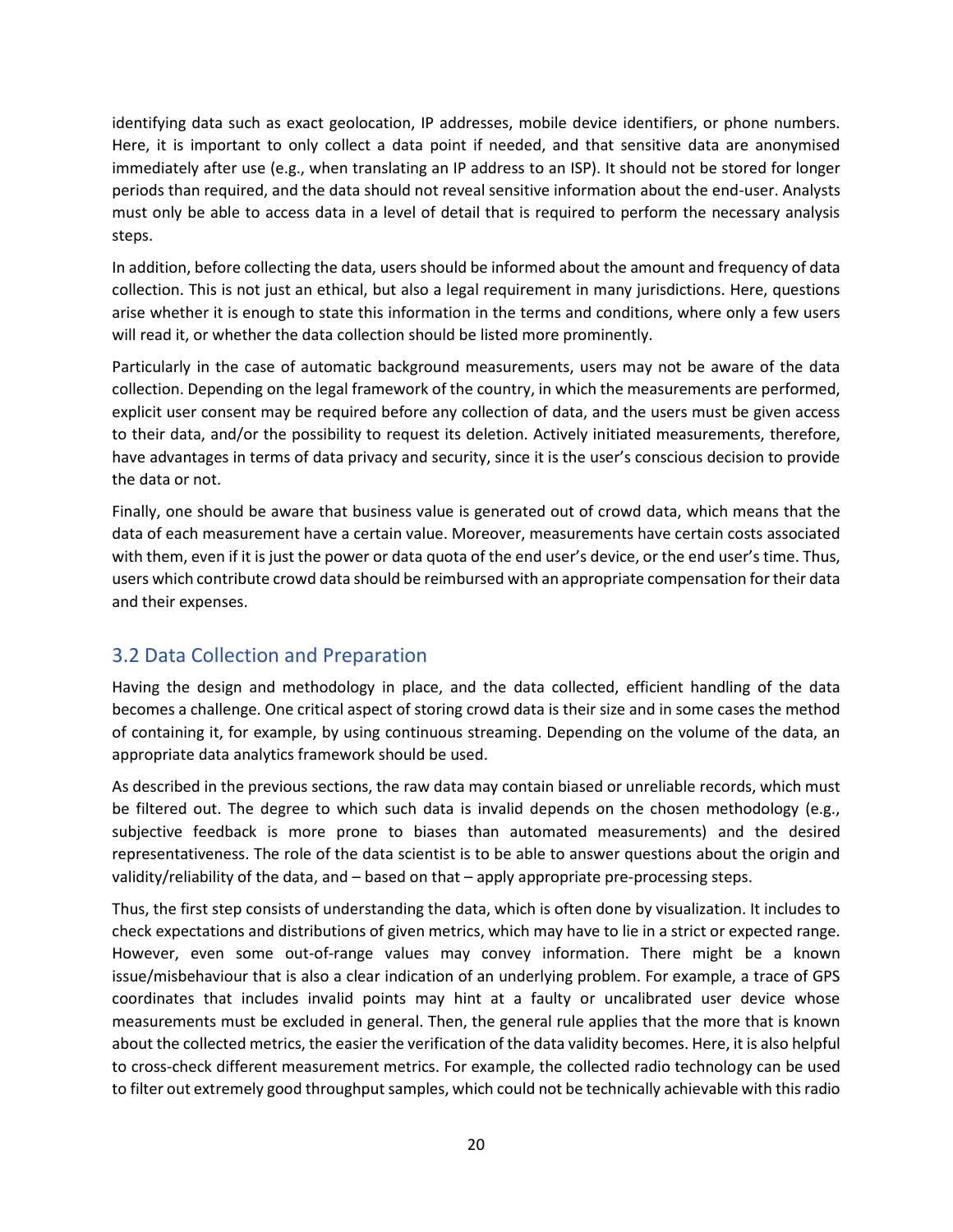technology. Finally, also data sources should be inspected with respect to validity, reliability, and representativeness. This not only applies when multiple crowd data sets are merged, but already for a single crowd measurement study. For example, data from users who are sending much more samples than others – especially for the user-initiated method – should be reviewed critically.

In general, depending on the confidence of understanding the data, the amount of cleaning can vary. For example, one may filter out only records based on statistical properties (e.g., apply 99% percentile filtering), or apply complex rules that require high confidence in the values (e.g., verify for subjective QoE ratings that a measured and rated video was actually watched). If a certain data cleaning rate (i.e., the percentage of records filtered out) is exceeded, root causes have to be investigated in order to be able to guarantee the general validity of the measurement approach, and if necessary, to recollect crowd measurements.

Pre-processing does not only mean cleaning the data. An important part of pre-processing is transforming and enriching the collected data with the help of models or other data sources.

First, one has to be aware of the layer on which the data was collected and analyses were performed, cf. Figure 3. Typically, network-layer measurements allow interpreting the Key Performance Indicators (KPIs) of networks or Quality of Service (QoS) metrics, such as throughput, packet loss, delay, or jitter. Application-layer measurements allow interpreting specific application behaviour, usually called application-layer QoS, or QoE-relevant metrics/KPIs, such as web page load times or video rebuffering. Measurements of user feedback allow interpreting the subjectively perceived quality with an Internet service, i.e., Quality of Experience (QoE). To transform the raw data from one layer into data on another layer, well-established and standardized models can be used. For example, throughput measurements could be translated with an appropriate model into page load times. Or, as shown in Figure 5, measurements of throughput can be used to estimate the behaviour of a video player, including its application-level KPIs like rebuffering and which video representation will be played at which time. This information can be used to estimate the QoE in terms of a Mean Opinion Score by use of an appropriate QoE model.



*Figure 5 Data Layers and Models including example for video streaming*

Second, metadata can complement crowd records in important ways. Metadata are a set of attributes about the measurements itself, e.g., the date of performing the measurement, or information about the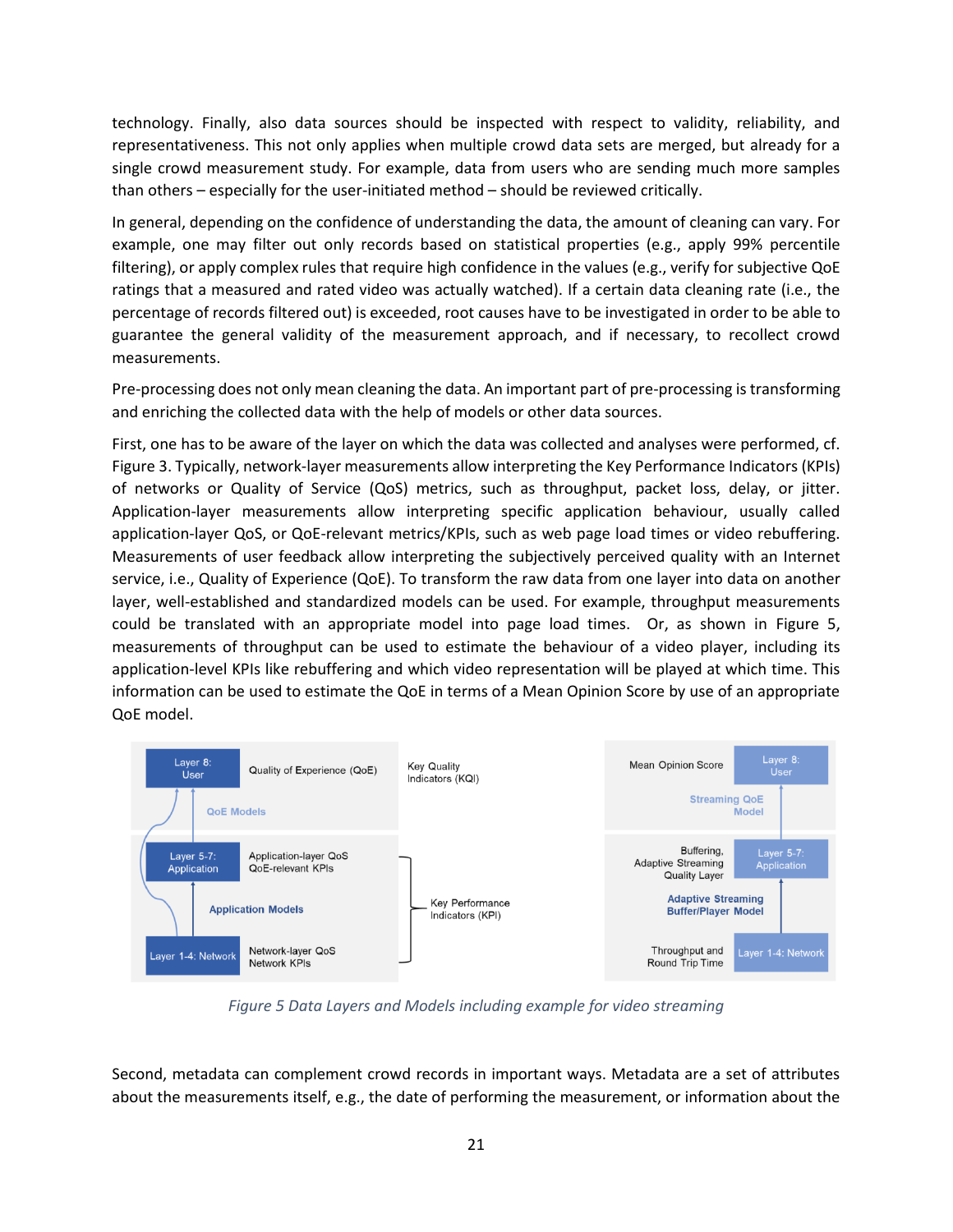device that collected the measurement. They allow to correctly use the measured metrics during analysis. Metadata can also be enhanced with other data sources. There are many context-related pieces of information that are not known by the reporting device, however – based on what is being reported – one can join that information with other data sources during pre-processing. For example, configuration details of mobile base stations can be added to the raw crowd data, which improves knowledge about the context and enables a greater potential for later analysis.

Finally, it is always good practice to store raw and pre-processed/cleaned data as separate data sets. Such an approach allows one to re-process all raw data based on new rules for pre-processing. This includes, for example, stricter filtering rules or new metrics.

### 3.3 Data Analysis

After the data have been collected and prepared, they can be analysed with respect to the research questions. Here, it is especially important to perform the analysis with respect to the specific decisions that have been taken in previous steps.

The first challenge in the analysis step is to reason about the representativeness of the data, as it defines to what extent the outcomes of the analyses can be generalized. This means that the analyst has to identify the specific population of the study, and to check if it corresponds to the intended population. Methodology provides the foundations for representativeness by selecting relevant participants and measurement conditions, nonetheless, the data might still be subject to sampling bias, such as systematic or sporadic measurement failures or external influences. For example, it could have happened that no representative set of participants could be recruited, or that the measurement did not execute properly on devices of some specific type. Moreover, it could have happened that measurements were influenced by external factors, such as limitations due to bandwidth or data caps. To detect sampling bias, it can be helpful to compare the measured data distributions to internal or external reference distributions, if available, such as demographic statistics or self-reports about end-users' network access speeds. Although it might be impossible to exclude all external influences, it is important to show awareness for sampling bias in order to apply statistical corrections or to modify the analyses and/or interpretations.

The second challenge concerns the validity of the analyses. To correctly analyse and interpret the data, it is a prerequisite to reason about the context of the measurement. The analyst has to clearly identify the independent and dependent variables of the study. At this stage, it could be helpful to evaluate the metadata of measurements, that is, descriptive data about the measurement process and its context, in order to be sure what is known and what can be inferred from the data, but also what is not known and what cannot be inferred from the data. Based on these reflections, appropriate metrics and statistical methods have to be selected. Typical pitfalls here include negligence of data types (e.g., computation of mean for ordinal data), insufficient aggregation of the sparse crowdsourced measurement data (e.g., too small sample sizes to detect significant differences), or unthoughtful merging of samples from different populations (e.g., merging tablet and smartphone measurements). The last point is especially important if the data stems from different data sources. Moreover, it also comprises the inverse situation, in which the data is inherently composed of different populations. Among others, multimodal distributions, or valid, but outlying measurements might be evidence of such situations. In this case, the different populations have to be identified and the data has to be partitioned accordingly before analysis.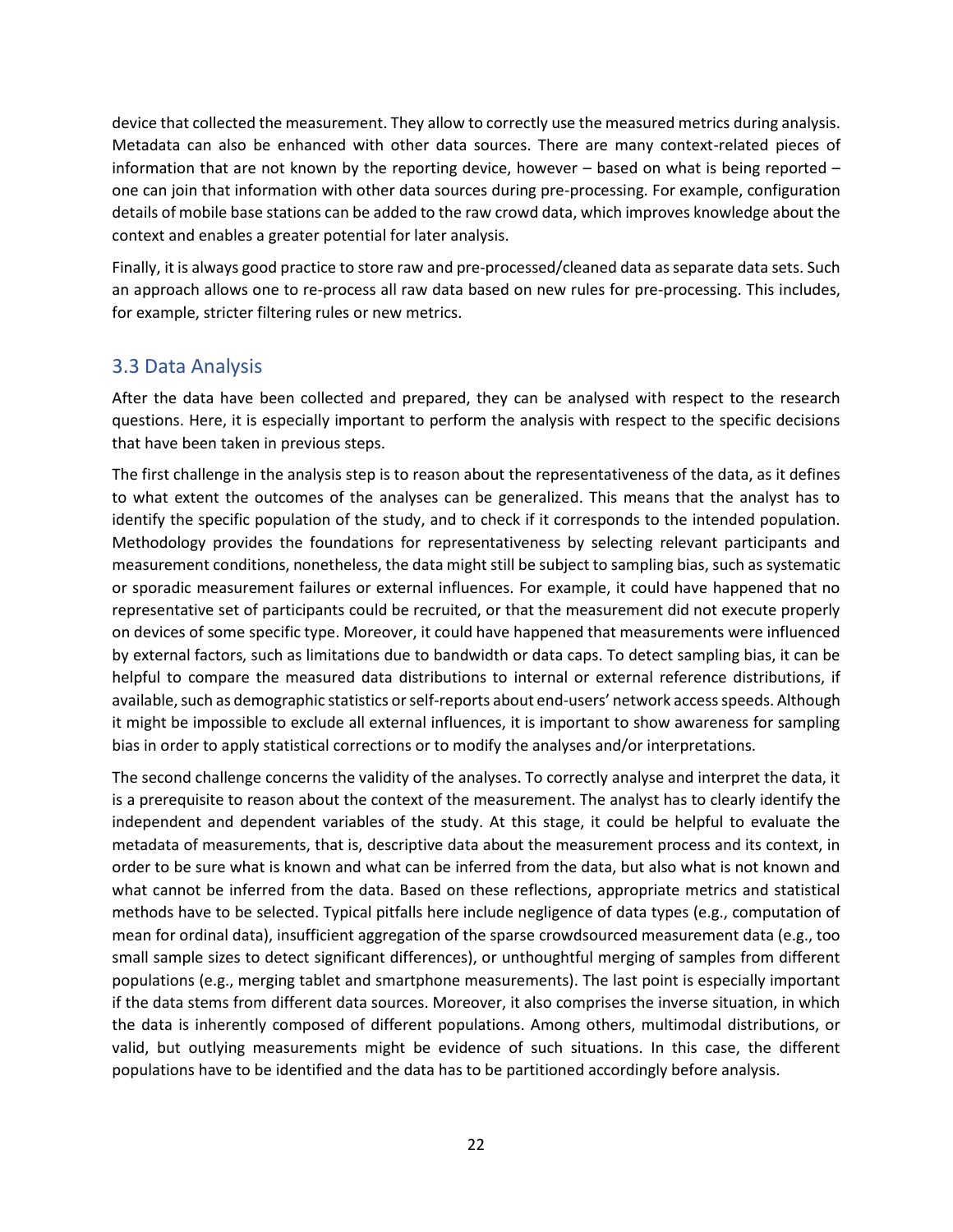The next challenge is the meaningful interpretation of the outcomes of the analyses. Especially in the context of crowdsourced network and QoE measurements, the analyst has to be aware of the layer on which the data was collected and analyses were performed. As described above, there are KPIs or QoS metrics from network-layer measurements (e.g., throughput), KQIs or QoE-related metrics from application-layer measurements (e.g., page load time), and there is the actual QoE based on subjective feedback. Being aware of these layers, it has to be carefully avoided to interpret on a different layer compared to the layer on which data was analysed. For example, it is not meaningful to infer web browsing QoE directly from the analysis of throughput measurements. Instead, there are well-established and standardized models, which can translate between the raw data on different layers, and thus, should be used. For the given example, the throughput measurements should first be translated with an appropriate model into page load times, then, the page load times should be translated with a web browsing QoE model (e.g., Egger, 2012) into QoE results. Here, it would also be possible to directly translate throughput measurements into QoE with the model in Casas (2016). There is a multitude of models proposed in the literature, thus, the analyst has to carefully select an appropriate model. Note that using a certain model might have certain requirements and might also limit the generalizability of the interpretations, thus, the applicability and the scope of the model have to be checked before the results are interpreted.

The final challenge, which is discussed here, focuses on ethical issues when evaluating and reporting the results of crowdsourced network and QoE measurements. As such studies include human participants, the analyst should comply with the ethical guidelines of its institution and with all legal regulations. This especially concerns privacy, such that participants cannot be deindividualized and no sensitive information is leaked. For this, it has to be ensured that analyses are always performed on aggregated datasets, which comprise measurement samples from larger groups of users, or that data is appropriately anonymized before further analyses, with only the variables available that are required for the defined goals of the analysis.

#### 3.4 Summary

In the end, we want to note that this list of challenges cannot be considered exhaustive, but we think that it applies to most crowdsourced network and QoE measurement studies. Thus, awareness to the mentioned general challenges is highly recommended, as it will improve the value of the study outcome.